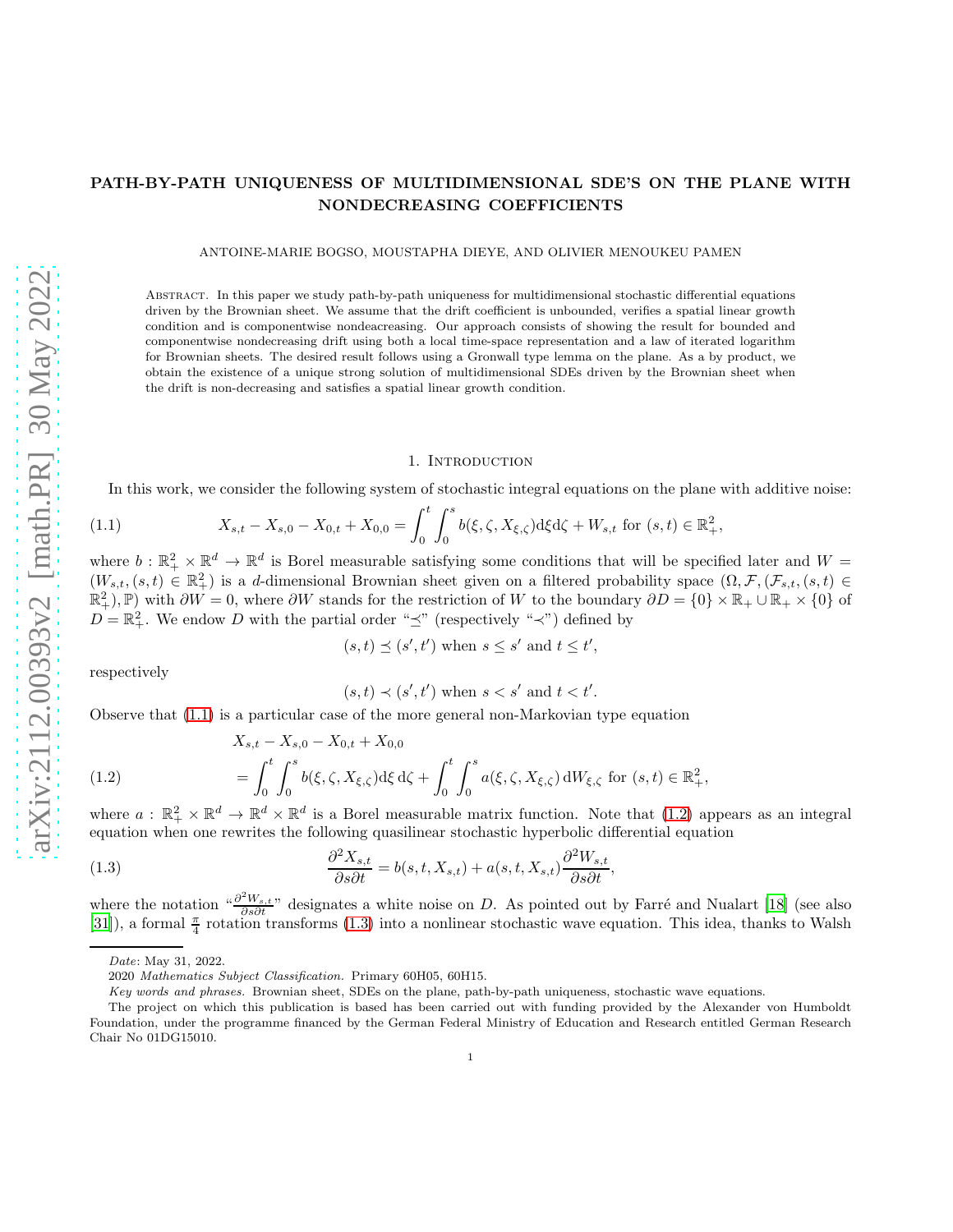[\[37](#page-23-1)], has been used by Carmona and Nualart [\[10](#page-22-1)] to provide existence and uniqueness results for the 1-dimension stochastic wave equation

<span id="page-1-0"></span>(1.4) 
$$
\frac{\partial^2 Y}{\partial t^2}(t,x) - \frac{\partial^2 Y}{\partial x^2}(t,x) = a(Y(t,x))\dot{W}(t,x) + b(Y(t,x))
$$

with some initial conditions  $Y(0, \cdot)$  and  $\frac{\partial Y}{\partial t}(0, \cdot)$ , where t varies in  $\mathbb{R}_+$ , x varies in  $\mathbb{R}$  and  $\dot{W}$  denotes a white noise in time as well as in space. Reformulation of  $(1.4)$  using a  $\frac{\pi}{4}$  rotation allows use of the rectangular increments of both t and x (see e.g. [\[31,](#page-23-0) Section 1]).

The problem [\(1.1\)](#page-0-0) can also be interpreted as a noisy analog of the so-called Darboux problem given by

<span id="page-1-1"></span>(1.5) 
$$
\frac{\partial^2 y}{\partial s \partial t} = b\left(s, t, y, \frac{\partial y}{\partial s}, \frac{\partial y}{\partial t}\right) \text{ for } (s, t) \in [0, T] \times [0, T],
$$

with the initial conditions

<span id="page-1-2"></span>(1.6) 
$$
y(0,t) = \sigma(t) \text{ on } [0,T] \text{ and } y(s,0) = \tau(s) \text{ on } [0,T],
$$

where  $\sigma$  and  $\tau$  are absolutely continuous on [0, T]. Using Caratheodory's theory of differential equations, Deimling [\[15](#page-22-2)] proved an existence theorem for the system  $(1.5)-(1.6)$  $(1.5)-(1.6)$  when b is Borel measurable in the first two variables and bounded and continuous in the last three variables.

Existence and uniqueness of solutions to stochastic differential equations (SDEs) driven by a Brownian sheet has been widely studied. In the time homogeneous case, Cairoli [\[8\]](#page-22-3) proved that  $(1.2)$  has a unique strong solution when the coefficients are Lipschitz continuous. This result was generalised to the time dependent coefficients by Yeh [\[39](#page-23-2)] under an additional growth condition. Weak existence of solutions to  $(1.2)$  was derived in [\[40](#page-23-3)] assuming that the coefficients are continuous, satisfy a growth condition and the initial value has moment of order six. In all of the above mentioned works, the coefficients are at least continuous. Nualart and Tindel [\[26\]](#page-23-4), show that [\(1.2\)](#page-0-1) has a unique strong solution when the drift is nondecreasing and bounded. Their results were extended to SDEs driven by two parameter martingales in [\[27](#page-23-5)] (see also [\[10;](#page-22-1) [18\]](#page-22-0) for further extensions). In [\[17](#page-22-4)], the authors generalised the above results to SDEs driven by a fractional Brownian sheet.

In this work we are concerned with a different uniqueness question. In particular, we look at the notion of path-by-path uniqueness introduced by Davie [\[13\]](#page-22-5) (see also Flandoli [\[19](#page-22-6)]). Let  $V$ , resp. ∂V be the space of continuous  $\mathbb{R}^d$ -valued functions on D, resp. ∂D. The following definition can be seen as a counterpart of [\[19,](#page-22-6) Definition 1.5] in the case of two parameter processes.

<span id="page-1-3"></span>Definition 1.1. We say that the path-by-path uniqueness of solutions to [\(1.1\)](#page-0-0) holds when there exists a full P-measure set  $\Omega_0 \subset \Omega$  such that for all  $\omega \in \Omega_0$  the following statement is true: there exists at most one function  $y \in V$  which satisfies

$$
\int_0^T \int_0^T |b(\xi, \zeta, y_{\xi, \zeta})| d\xi d\zeta < \infty, \ \ \partial y = x, \ \text{for some } x \in \partial \mathcal{V} \ \text{and } T > 0
$$

and

<span id="page-1-4"></span>(1.7) 
$$
y_{s,t} = x + \int_0^s \int_0^t b(\xi, \zeta, y_{\xi, \zeta}) d\xi d\zeta + W_{s,t}(\omega), \ \forall (s,t) \in [0,T]^2.
$$

One of the motivations for studying path-by-path uniqueness comes from the regularisation by noise of random ODEs. For instance, let v be a continuous function and let us consider the following one parameter equation in  $\mathbb{R}^d$ 

$$
X_t = X_0 + \int_0^t b(s, X_s) \mathrm{d}s + v_t.
$$

We know that there exists a unique solution to the above equation when b is Lipschitz in x, uniformly in t, with uniform linear growth. Observe that uniqueness also holds when  $b$  is only locally Lipschitz. Under some weak conditions on b the corresponding equation without  $v$  might be ill-posed or uniqueness could not be valid. For example when b is merely bounded and measurable one may ask if there is a notion of uniqueness if v has some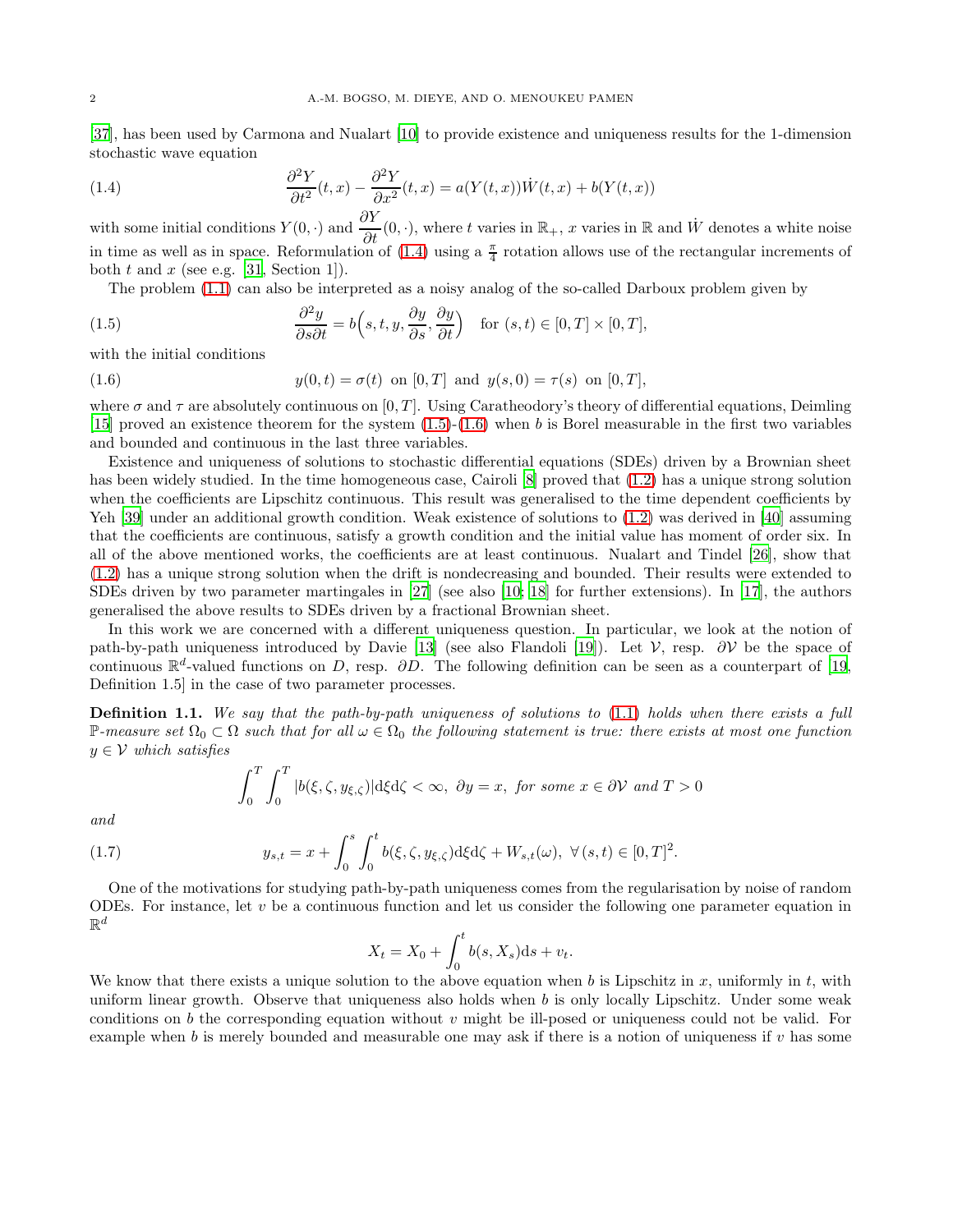specific features. In other words, can we find a path v that regularises the equation? The result obtained in [\[13\]](#page-22-5) shows that when  $b \in L^{\infty}$ , the Brownian path regularises the drift b in the sense of Definition [1.1.](#page-1-3) In addition, as shown in [\[4,](#page-22-7) Section 1.8.5], path-by-path uniqueness is much stronger than pathwise uniqueness. Indeed Shaposhnikov and Wresch [\[34](#page-23-6), Section 4] exhibit SDEs such that strong solutions exist, pathwise uniqueness holds and path-by-path uniqueness fails to hold. This is another motivation for studying path-by-path uniqueness even when pathwise uniqueness holds.

In the case of Brownian motion, when the drift is bounded and measurable, and the diffusion is reduced to the identity, the path-by-path uniqueness of equation [\(1.2\)](#page-0-1) was proved by Davie in [\[13](#page-22-5)]. This result was extended in several directions. For non-constant diffusion, Davie in [\[14](#page-22-8)] proved path-by-path uniqueness of solution to [\(1.2\)](#page-0-1), interpreting the equation in the rough path sense. In [\[11\]](#page-22-9), the authors showed that path-by-path uniqueness holds if the Brownian motion is replaced by a d-dimensional fractional Brownian motion of Hurst parameter  $H \in (0, 1)$ . It is also assumed that the drift b can be merely a distribution as long as H is sufficiently small. In [\[29](#page-23-7)], Priola considered equations driven by a Lévy process assuming that the drift is Hölder continuous (see [\[30\]](#page-23-8) for the non-constant diffusion coefficient case).

Path-by-path uniqueness is closely related to the regularisation by noise problem for ordinary (or partial) differential equations (ODEs or PDEs) which has recently drawn a lot of attention. Beck, Flandoli, Gubinelli and Maurelli [\[4](#page-22-7)] proved a Sobolev regularity of solutions to the linear stochastic transport and continuity equations with drift in critical  $L^p$  spaces. Such a result does not hold for the corresponding deterministic equations. Butkovsky and Mytnik [\[6\]](#page-22-10) analysed the regularisation by noise phenomenon for a non-Lipschitz stochastic heat equation and proved path-by-path uniqueness for any initial condition in a certain class of a set of probability one. Amine, Mansouri and Proske [\[2\]](#page-22-11) investigated path-by-path uniqueness for transport equations driven by the fractional Brownian motion of Hurst index  $H < 1/2$  with bounded vector-fields. In [\[11;](#page-22-9) [20\]](#page-22-12) the authors solved the regularisation by noise problem from the point of view of additive perturbations. In particular, Galeati and Gubinelli [\[11\]](#page-22-9) considered generic perturbations without any specific probabilistic setting. Amine, Baños and Proske [\[1](#page-22-13)] constructed a new Gaussian noise of fractional nature and proved that it has a strong regularising effect on a large class of ODEs. More recently, Harang and Perkowski [\[21\]](#page-22-14) studied the regularisation by noise problem for ODEs with vector fields given by Schwartz distributions and proved that if one perturbs such an equation by adding an infinitely regularising path, then it has a unique solution. Kremp and Perkowski [\[23](#page-22-15)] looked at multidimensional SDEs with distributional drift driven by symmetric  $\alpha$ -stable Lévy processes for  $\alpha \in (1, 2]$ . In all of the above mentioned works, the driving noise considered are one parameter processes.

In what follows, we make use of the Girsanov theorem to show that the path-by-path uniqueness in our setting is equivalent to the uniqueness of a random ODE on the plane. For any  $x \in \partial V$  and any  $\omega$  such that the path  $(s, t) \mapsto W_{s,t}$  is continuous, we denote by  $S(x, \omega)$  the set of functions in V that solve [\(1.7\)](#page-1-4). Under linear growth and monotonicity conditions on b, we prove that  $S(x, \omega)$  has at most one element. By a vector translation argument, it suffices to show that  $S(0, \omega)$  has no more than one element.

As in [\[13](#page-22-5), Section 1], we show the path-by-path uniqueness on  $D^1 = [0,1]^2$ . Precisely, we consider the integral equation

<span id="page-2-0"></span>(1.8) 
$$
X_{s,t} - X_{s,0} - X_{0,t} + X_{0,0} = \int_0^t \int_0^s b(\xi,\zeta,X_{\xi,\zeta})d\xi d\zeta + W_{s,t} \text{ for } (s,t) \in D^1,
$$

where the drift is of spatial linear growth. There is no loss of generality in reducing the problem to  $D^1$  since we can repeat the argument on any square  $[m, m + 1] \times [\ell, \ell + 1]$ ,  $(m, \ell) \in \mathbb{N}^2$ ,  $m > 0$ . We first suppose that b is bounded and monotone. Let  $\mathcal{V}^1$  be the space of continuous  $\mathbb{R}^d$ -valued functions on  $D^1$  and let  $\mathcal{V}^1_0$  be the space of functions  $y \in \mathcal{V}^1$  with  $\partial y = 0$ , where  $\partial y$  is the restriction of y to  $\partial D^1$   $(\partial D^1 = \{0\} \times [0,1] \cup [0,1] \times \{0\})$ . Let  $\mathbb{P}$ be the law of an  $\mathbb{R}^d$ -valued Brownian sheet on  $D^1$  which vanishes on  $\partial D^1$ .

The function L given by

$$
L(y) = \exp \Big( \int_0^1 \int_0^1 b(\xi, \zeta, y_{\xi, \zeta}) \mathrm{d}y_{\xi, \zeta} - \frac{1}{2} \int_0^1 \int_0^1 |b(\xi, \zeta, y_{\xi, \zeta})|^2 \mathrm{d}\xi \mathrm{d}\zeta \Big)
$$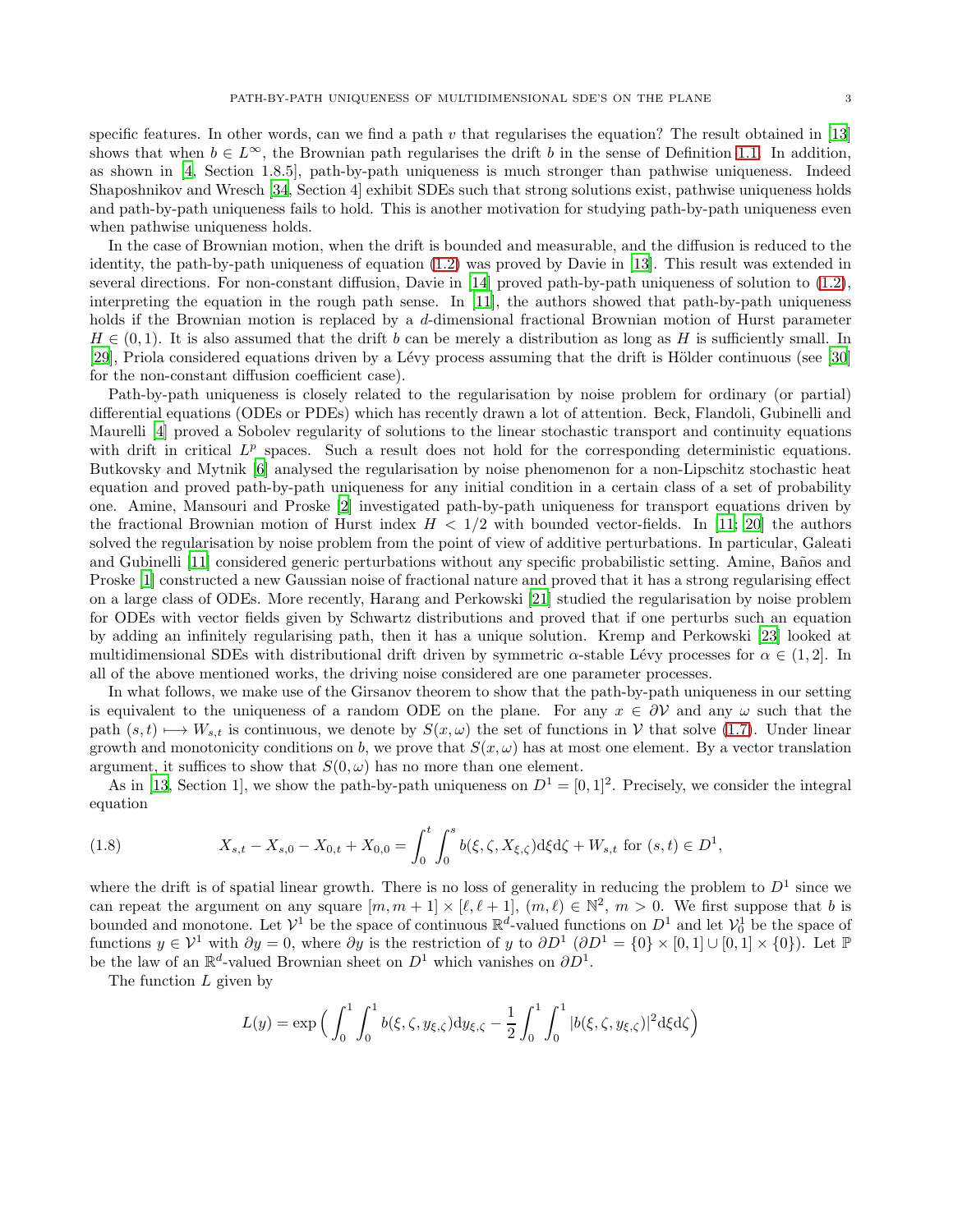is well-defined for  $\mathbb{P}\text{-a.e. } y \in \mathcal{V}_0^1$ . Moreover, if  $y \in \mathcal{V}_0^1$  is chosen random, with law  $d\mathbb{P} = L d\mathbb{P}$ , then, by Girsanov theorem (see for example [\[8](#page-22-3); [12;](#page-22-16) [22\]](#page-22-17)), the path  $W$  defined by

<span id="page-3-0"></span>(1.9) 
$$
W_{s,t} = y_{s,t} - \int_0^s \int_0^t b(\xi, \zeta, y_{\xi, \zeta}) d\xi d\zeta
$$

has law P. This means that y is a solution to  $(1.8)$  with W defined by  $(1.9)$ . Path-by-path uniqueness of solutions to [\(1.8\)](#page-2-0) holds if and only if for  $\mathbb{P}_{\text{-a.e.}} y \in \mathcal{V}_0^1$ ,  $z = y$  is the only solution to

$$
W_{s,t} = z_{s,t} - \int_0^s \int_0^t b(\xi, \zeta, z_{\xi, \zeta}) \mathrm{d}\xi \mathrm{d}\zeta
$$

with W given by [\(1.9\)](#page-3-0), which is equivalent to saying that for  $\mathbb{P}\text{-a.e. } y \in \mathcal{V}_0^1$ , the only solution to

(1.10) 
$$
u(s,t) = \int_0^s \int_0^t \{b(\xi,\zeta,y_{\xi,\zeta} + u(\xi,\zeta)) - b(\xi,\zeta,y_{\xi,\zeta})\} d\xi d\zeta
$$

is  $u = 0$  (see e.g. [\[13,](#page-22-5) Section 1]). Since  $\tilde{\mathbb{P}}$  is absolutely continuous with respect to  $\mathbb{P}$ , it is enough to show that, if W is an  $\mathbb{R}^d$ -valued Brownian sheet, then, with probability one, there is no nontrivial solution  $u \in V_0^1$  of

$$
u(s,t) = \int_0^s \int_0^t \{b(\xi,\zeta,W_{\xi,\zeta} + u(\xi,\zeta)) - b(\xi,\zeta,W_{\xi,\zeta})\}d\xi d\zeta.
$$

This is the statement of Theorem [3.4](#page-5-0) which is extended to unbounded monotone drifts in Theorem [3.2.](#page-5-1) Our proof of Theorem [3.4](#page-5-0) relies on some estimates for an averaging operator along the sheet (see Lemma [3.6\)](#page-6-0). This result plays a key role in the proof of a Gronwall type lemma (see Lemma [3.9\)](#page-6-1) which enables us to prove path-by-path uniqueness of solutions to [\(1.1\)](#page-0-0).

The Yamada-Watanabe principle for one dimensional SDEs driven by Brownian sheets was derived in [\[28\]](#page-23-9) (see also [\[41\]](#page-23-10)). More precisely, the authors show that combining weak existence and pathwise uniqueness yields existence of a unique strong solution in the two parameter setting. This result can be extended to the multidimen-sional case (see e.g. [\[36,](#page-23-11) Remark 2]). When b is of linear growth, we can show (see Lemma [A.1\)](#page-21-0) that the SDE  $(1.2)$ has a weak solution. The latter together with path by path uniqueness (and thus pathwise uniqueness) implies the existence of a unique strong solution to the SDE [\(1.2\)](#page-0-1) and therefore generalises some results in [\[17](#page-22-4); [26\]](#page-23-4) to the multidimensional case. To the best of our knowledge, such a result has not been derived in the multidimensional case.

The remainder of the paper is structured as follows. In Section [2,](#page-3-1) we recall some basic definitions and concepts. The main results are stated and proved in Section [3.](#page-5-2) In section [4,](#page-8-0) we prove some preliminary results whereas Section [5](#page-14-0) is devoted to the proof of a number of auxiliary results.

### 2. Basic definitions and concepts

<span id="page-3-1"></span>In this section we recall some basic definitions and concepts for SDEs on the plane. We start with the definitions of filtered probability space and d-dimensional Brownian sheet that can be found in [\[28](#page-23-9); [39](#page-23-2)].

**Definition 2.1.** We call a filtered probability space any probability space  $(\Omega, \mathcal{F}, \mathbb{P})$  with a family  $(\mathcal{F}_{s,t}, (s,t) \in D)$ of sub- $\sigma$ -algebras of  $\mathcal F$  such that

- (1)  $\mathcal{F}_{0,0}$  contains all null sets in  $(\Omega, \mathcal{F}, \mathbb{P}),$
- (2)  $\{\mathcal{F}_{s,t},(s,t) \in D\}$  is nondecreasing in the sense that  $\mathcal{F}_{s,t} \subset \mathcal{F}_{s',t'}$  when  $(s,t) \prec (s',t')$ ,
- (3)  $(\mathcal{F}_{s,t},(s,t) \in D)$  is a right-continuous system in the sense that

$$
\mathcal{F}_{s,t} = \bigcap_{(s',t') \prec (s,t)} \mathcal{F}_{s',t'}.
$$

**Definition 2.2.** We call a one-dimensional  $(\mathcal{F}_{s,t})$ -Brownian sheet on a filtered probability space  $(\Omega, \mathcal{F},(\mathcal{F}_{s,t},(s,t) \in D), \mathbb{P})$  any real valued two-parameter stochastic process  $W^{(0)} = (W^{(0)}_{s,t},(s,t) \in D)$  satisfying the following conditions: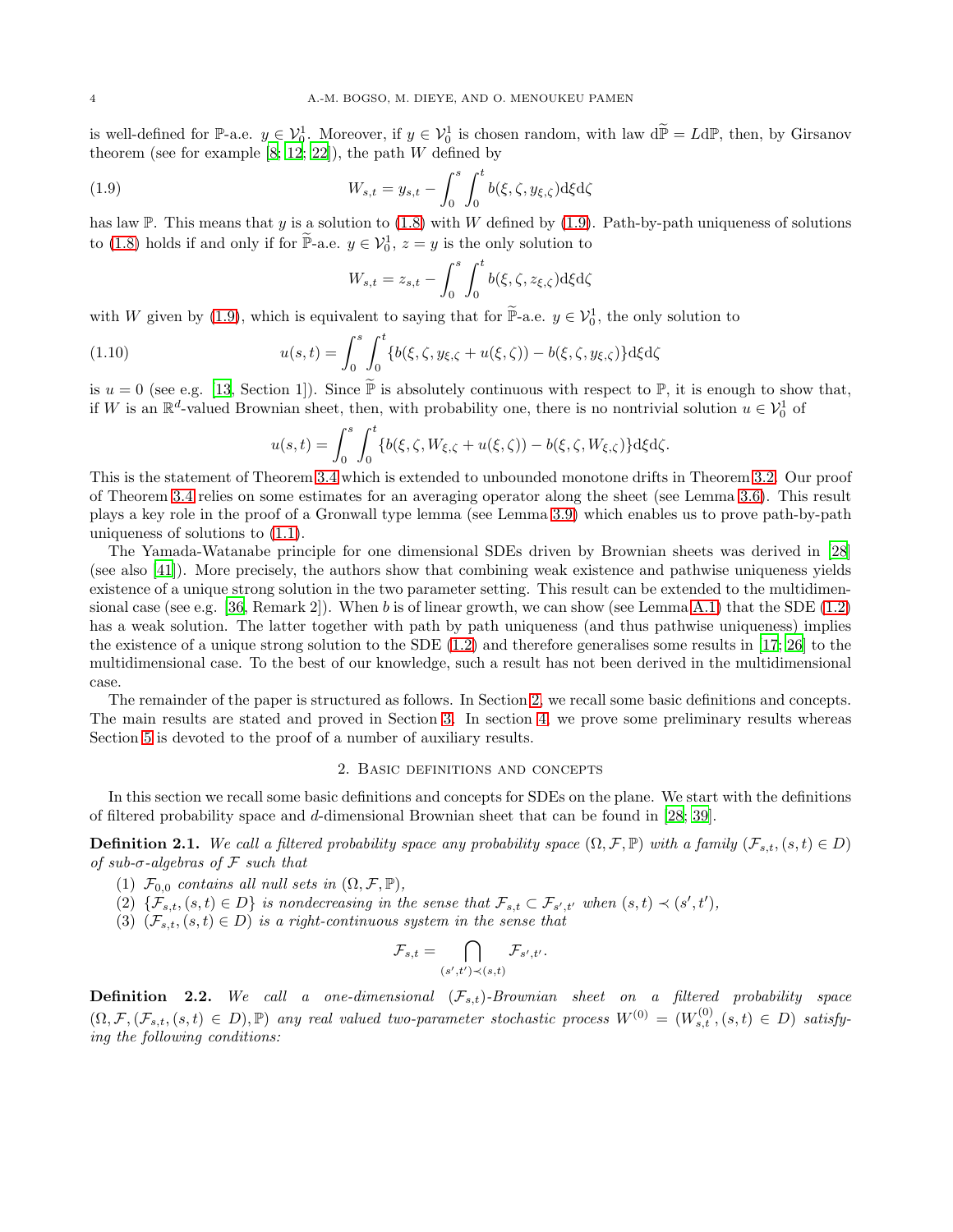- (1)  $W^{(0)}$  is  $(\mathcal{F}_{s,t}, (s,t) \in D)$ -adapted, i.e.  $W_{s,t}^{(0)}$  is  $\mathcal{F}_{s,t}$ -measurable for every  $(s,t) \in D$ .
- (2) Every sample function  $(s, t) \longmapsto W_{s,t}^{(0)}(\omega)$  of  $W^{(0)}$  is continuous on D.
- (3) For every finite rectangle of the type  $\Pi = [s, s'] \times [t, t'] \subset D$ , the random variable

$$
W^{(0)}(\Pi) := W_{s',t'}^{(0)} - W_{s,t'}^{(0)} - W_{s',t}^{(0)} + W_{s,t}^{(0)}
$$

is centered, Gaussian with variance  $(s'-s)(t'-t)$  and independent of  $\mathcal{F}_{s,1} \vee \mathcal{F}_{1,t}$ .

We call a d-dimensional Brownian sheet any  $\mathbb{R}^d$ -valued two-parameter process  $W = (W^{(1)}, \ldots, W^{(d)})$  such that  $W^{(i)}$ ,  $i = 1, \ldots, d$  are independent one-dimensional Brownian sheets.

In the following, we discuss the notions of weak and strong solutions to the SDE [\(1.2\)](#page-0-1) (see for example [\[39,](#page-23-2) Section 2]). We start with the definition of a weak solution.

**Definition 2.3.** A weak solution to the SDE [\(1.2\)](#page-0-1) is a system  $(\Omega, \mathcal{F}, (\mathcal{F}_{s,t}), W, X = (X_{s,t}), \mathbb{P})$  such that

- (1)  $(\Omega, \mathcal{F}, (\mathcal{F}_{s,t}, (s,t) \in D), \mathbb{P})$  is a filtered probability space,
- (2)  $W = (W_{s,t}, (s,t) \in D)$  is a d-dimensional  $(\mathcal{F}_{s,t})$ -Brownian sheet with  $\partial W = 0$ ,
- (3) X is  $(\mathcal{F}_{s,t})$ -adapted, has continuous sample paths and, P-a.s.,

$$
X_{s,t} - X_{s,0} - X_{0,t} + X_{0,0}
$$
  
=  $\int_0^t \int_0^s b(\xi, \zeta, X_{\xi,\zeta}) d\xi d\zeta + \int_0^t \int_0^s a(\xi, \zeta, X_{\xi,\zeta}) dW_{\xi,\zeta}, \quad \forall (s,t) \in D.$ 

Remark 2.4. When the drift b satisfies a linear growth condition, weak existence holds for [\(1.8\)](#page-2-0) (see Theorem [A.1\)](#page-21-0).

We now turn to the notion of strong solution. Let  $\mathcal{B}(V)$  (respectively  $\mathcal{B}(\partial V)$ ) be the  $\sigma$ -algebra of Borel sets in the space  $\mathcal V$  (respectively  $\partial \mathcal V$ ) of all continuous  $\mathbb R^d$ -valued functions on D (respectively  $\partial D$ ) with respect to the metric topology of uniform convergence on compact subsets of  $D$ . The subsequent definitions are borrowed from [\[28](#page-23-9)].

**Definition 2.5.** Let  $\overline{B(V)}$  be the completion of  $B(V)$  with respect to the Wiener measure  $m_V$  on  $(V, B(V))$ concentrated on  $V_0$ . For every  $(s, t) \in D$ , we denote by  $\mathcal{B}_{s,t}(V)$  the  $\sigma$ -algebra generated by the cylinder sets of the type  $\{w \in \mathcal{V}; w(\xi, \zeta) \in E\}$  for some  $(\xi, \zeta) \preceq (s, t)$  and  $E \in \mathcal{B}(R^d)$  and by  $\overline{\mathcal{B}_{s,t}(\mathcal{V})}$  the  $\sigma$ -algebra generated by  $\mathcal{B}_{s,t}(\mathcal{V})$  and all the null sets in  $(\mathcal{V}, \overline{\mathcal{B}(\mathcal{V})}, m_{\mathcal{V}})$ . Let  $\overline{\mathcal{B}(\partial \mathcal{V} \times \mathcal{V})}^{\lambda \times m_{\mathcal{V}}}$  be the completion of  $\mathcal{B}(\partial \mathcal{V} \times \mathcal{V})$  with respect to the product measure  $\lambda \times m_{\mathcal{V}}$  for any probability measure  $\lambda$  on  $\partial \mathcal{V}$ .

<span id="page-4-0"></span>**Definition 2.6.** Let  $T(\partial V \times V)$  be the class of transformations F of  $\partial V \times V$  into V which satisfies the condition that for every probability measure  $\lambda$  on  $(\partial V, \mathcal{B}(\partial V))$ , there exists a transformation  $F_\lambda$  of  $\partial V \times V$  into V such that

- (1)  $F_{\lambda}$  is  $\overline{\mathcal{B}(\partial \mathcal{V} \times \mathcal{V})}^{\lambda \times m_{\mathcal{V}}}$  / $\mathcal{B}(\mathcal{V})$  measurable,
- (2) For every  $x \in \partial \mathcal{V}$ ,  $F_{\lambda}[x, \cdot]$  is  $\overline{\mathcal{B}_{s,t}(\mathcal{V})}/\mathcal{B}_{s,t}(\mathcal{V})$  measurable, for every  $(s, t) \in D$ ,
- (3) There exists a null set  $N_{\lambda}$  in  $(\partial V, \mathcal{B}(\partial V), \lambda)$  such that  $F[x, w] = F_{\lambda}[x, w]$  for almost all w in  $(V, \overline{\mathcal{B}(V)}, m_V)$ and all  $x \in \partial \mathcal{V} \setminus N_{\lambda}$ .

**Definition 2.7.** Let  $(X, W)$  be a weak solution to the SDE [\(1.2\)](#page-0-1) on a filtered probability space  $(\Omega, \mathcal{F}, \{\mathcal{F}_{s,t},(s,t) \in \mathcal{F}_{s,t}\})$  $D$ }, P) and let  $\lambda$  be the probability distribution of  $\partial X$ . We call  $(X, W)$  a strong solution to [\(1.2\)](#page-0-1) if there exists a transformation  $F_\lambda$  of  $\partial V \times V$  into V satisfying Conditions 1 and 2 of Definition [2.6](#page-4-0) such that

$$
X = F_{\lambda}[\partial X, W] \; \mathbb{P}\text{-}a.s. \text{ on } \Omega.
$$

Here is a well known concept of uniqueness associated to strong solutions of [\(1.2\)](#page-0-1) provided such solutions exist.

**Definition 2.8.** We say that the SDE [\(1.2\)](#page-0-1) has a unique strong solution if there exists  $F \in T(\partial V \times V)$  such that,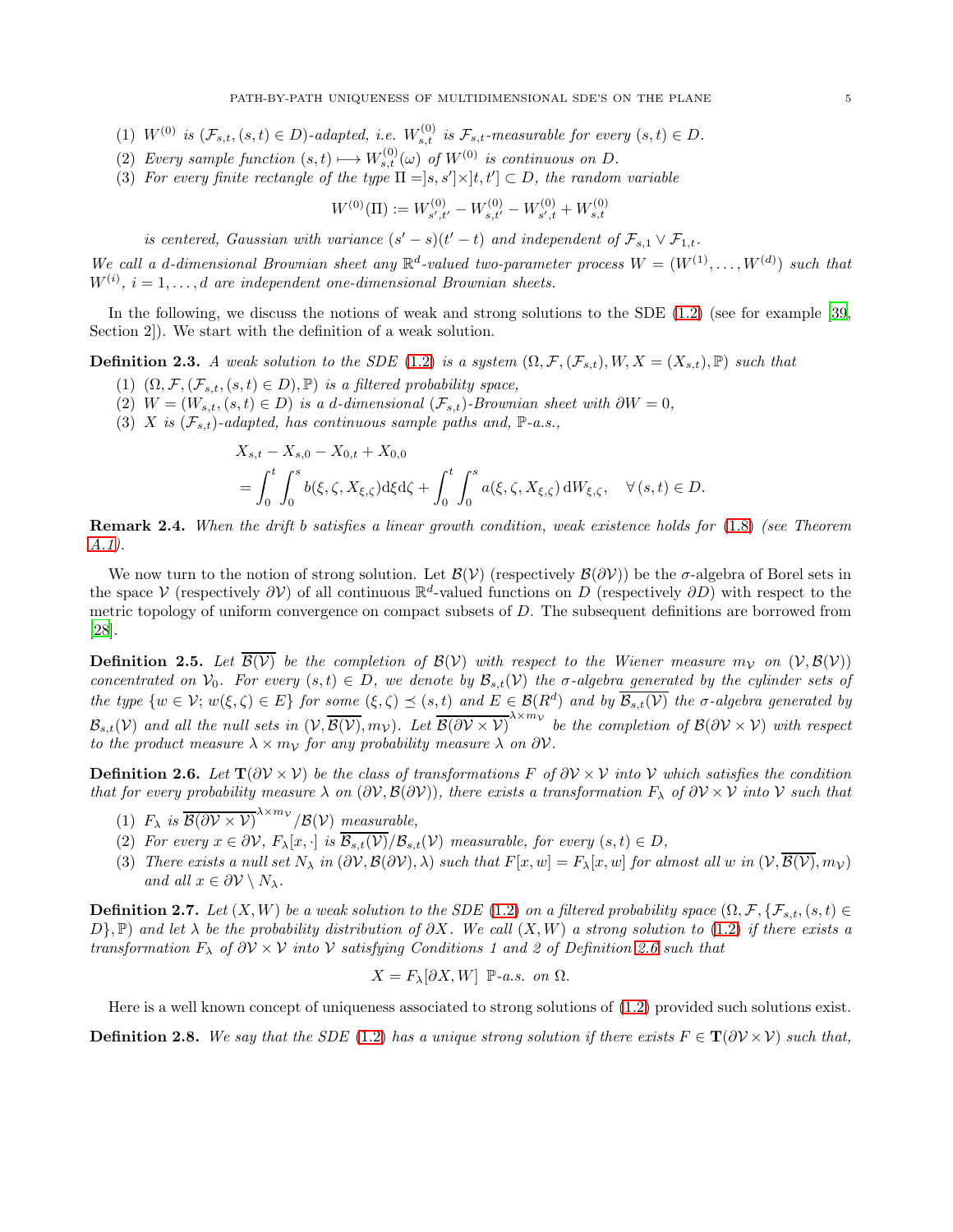- (1) if  $(\Omega, \mathcal{F}, (\mathcal{F}_{s,t},(s,t) \in D), \mathbb{P})$  is a filtered probability space on which an  $\mathbb{R}^d$ -valued  $(\mathcal{F}_{s,t},(s,t) \in D)$ -Brownian sheet W with  $\partial W = 0$  exists, then for every continuous  $(\mathcal{F}_{s,t},(s,t) \in D)$ -adapted boundary process Z on  $(\Omega, \mathcal{F}, (\mathcal{F}_{s,t},(s,t) \in D), \mathbb{P})$  whose probability distribution is denoted by  $\lambda$ ,  $(X, W)$  with  $X = F(Z, W)$  is a weak solution of [\(1.2\)](#page-0-1) with  $\partial X = Z \mathbb{P}$ -a.s. on  $\Omega$ .
- (2) if  $(X, W)$  is a weak solution of [\(1.2\)](#page-0-1) on a filtered probability space  $(\Omega, \mathcal{F}, (\mathcal{F}_{s,t},(s,t) \in D), \mathbb{P})$  and the probability distribution of  $\partial X$  is denoted by  $\lambda$ , then  $X = F_{\lambda}[\partial X, W]$  P-a.s. on  $\Omega$ .

There are two classical notions of uniqueness associated to weak solutions (see e.g. [\[28,](#page-23-9) Definitions 1.2 and 1.7]).

**Definition 2.9.** We say that the solution to the SDE  $(1.2)$  is unique in the sense of probability distribution if whenever  $(X, W)$  and  $(X', W')$  are two solutions of  $(1.2)$  on two possibly different filtered probability spaces and  $\partial X = x = \partial X'$  for some  $x \in \partial V$ , then X and X' have the same probability distribution on  $(\mathcal{V}, \mathcal{B}(\mathcal{V}))$ .

**Definition 2.10.** We say that the pathwise uniqueness of solutions to the SDE [\(1.2\)](#page-0-1) holds if whenever  $(X, W)$ and  $(X', W)$  with the same W are two solutions to [\(1.2\)](#page-0-1) on the same probability space and  $\partial X = \partial X'$ , then  $X = X'$  for  $\mathbb{P}\text{-}a.e.$   $\omega \in \Omega$ .

#### 3. Main results

<span id="page-5-2"></span>In this section, we present the main results of this paper. We assume the following conditions on the drift:

### <span id="page-5-3"></span>Hypothesis 3.1.

(1) b:  $[0,1]^2 \times \mathbb{R}^d \to \mathbb{R}^d$  is a Borel measurable function satisfying the spatial linear growth condition, that is, there exists a constant M such that

$$
|b(t,s,x)| \le M(1+|x|) \text{ for all } x \in \mathbb{R}^d.
$$

(2) b is componentwise nondecreasing in space, that is, each component  $(b_i)_{1\leq i\leq d}$  is componentwise nondecreasing in space. More precisely for  $x, y \in \mathbb{R}^d$ , we have:

$$
x \preceq y \Rightarrow b_i(x) \le b_i(y), 1 \le i \le d.
$$

<span id="page-5-1"></span>**Theorem 3.2.** Suppose b satisfies Hypothesis [3.1.](#page-5-3) Then for almost every Brownian sheet path  $W$ , there exists a unique continuous function  $X : [0,1]^2 \to \mathbb{R}^d$  satisfying [\(1.8\)](#page-2-0).

Corollary 3.3. Suppose b is as in Theorem [3.2.](#page-5-1) Then the SDE [\(1.8\)](#page-2-0) admits a unique strong solution.

Proof. It follows from the fact that under the conditions of the Corollary, [\(1.8\)](#page-2-0) has a weak solution. In addition, since path-by-path uniqueness implies pathwise uniqueness (see [\[4,](#page-22-7) Page 9, Section 1.8.4]), the result follows from the Yamada-Watanabe type principle for SDEs driven by Brownian sheets (see e.g. Nualart and Yeh [\[28\]](#page-23-9)).  $\square$ 

The proof of Theorem [3.2](#page-5-1) relies on the following theorem

<span id="page-5-0"></span>Theorem 3.4. Suppose b is as in Theorem [3.2.](#page-5-1) Suppose in addition that b is uniformly bounded. Then for almost every Brownian sheet path W, there exists a unique continuous function  $X : [0,1]^2 \to \mathbb{R}^d$  satisfying [\(1.8\)](#page-2-0).

Recall that using the Girsanov theorem, path-by-path uniqueness holds if there exists  $\Omega_1 \subset \Omega$  with  $\mathbb{P}(\Omega_1) = 1$ such that for any  $\omega \in \Omega_1$ , there is no nontrivial solution  $u \in C([0,1]^2, \mathbb{R}^d)$  to the following system of integral equations

<span id="page-5-4"></span>(3.1) 
$$
u(s,t) = \int_0^t \int_0^s \{b(\xi,\zeta,W_{\xi,\zeta}(\omega) + u(\xi,\zeta)) - b(\xi,\zeta,W_{\xi,\zeta}(\omega))\}d\xi d\zeta, \ \forall (s,t) \in [0,1]^2.
$$

Let us also consider the set  $\mathbf{Q} = [-1, 1]^d$  and its dyadic decomposition. Recall that  $x \in \mathbf{Q}$  is called a dyadic number if it is a rational with denominator a power of 2. The next theorem is equivalent to Theorem [3.4.](#page-5-0)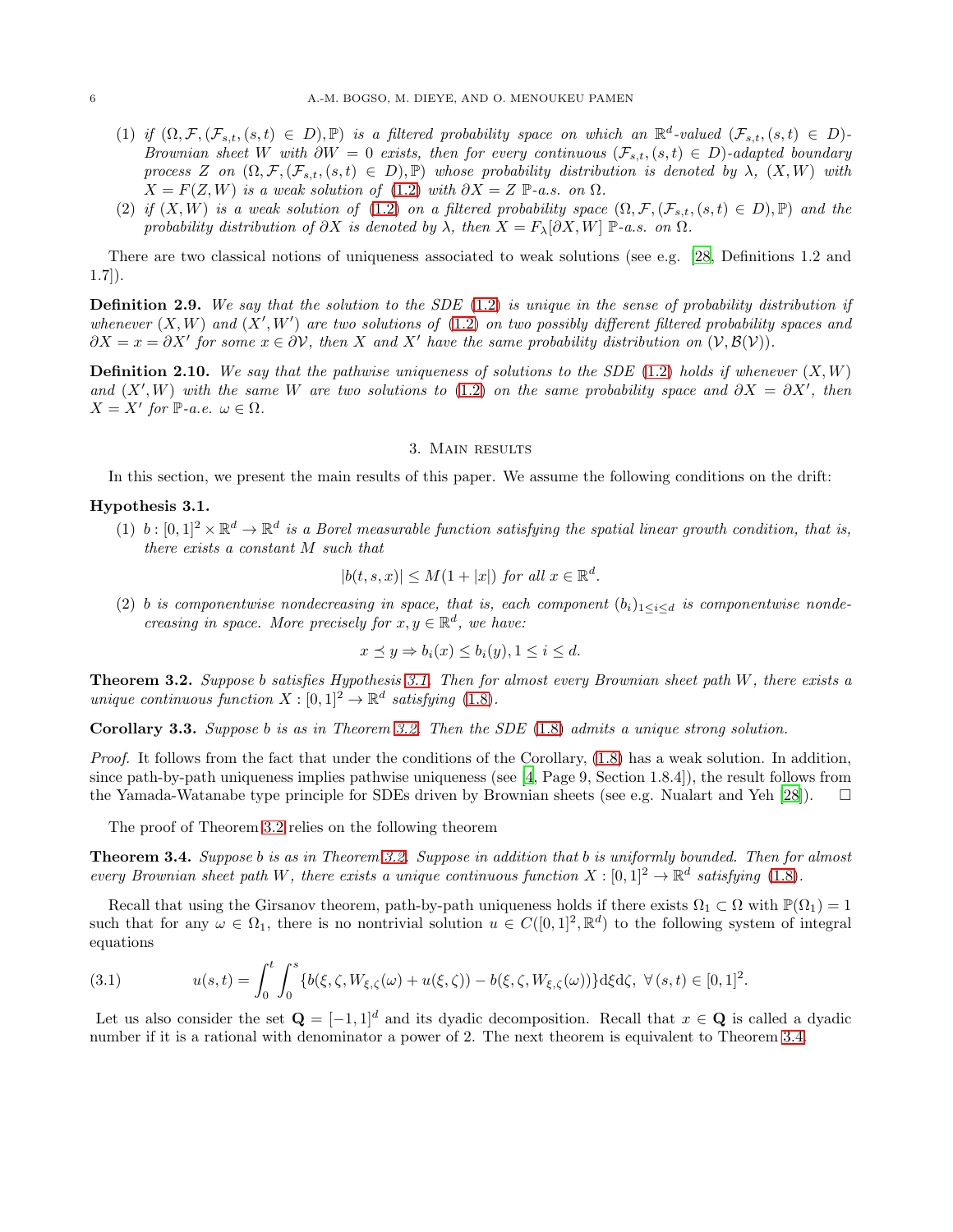<span id="page-6-2"></span>**Theorem 3.5.** Let  $W := (W_{s,t}, (s,t) \in [0,1]^2)$  be a d-dimensional Brownian sheet defined on a filtered probability space  $(\Omega, \mathcal{F}, \mathbb{F}, \mathbb{P})$ , where  $\mathbb{F} = (\mathcal{F}_{s,t}; s,t \in [0,1])$ . Let b be as in Theorem [3.4.](#page-5-0) Then there exists  $\Omega_1 \subset \Omega$  with  $\mathbb{P}(\Omega_1) = 1$  such that for any  $\omega \in \Omega_1$ ,  $u = 0$  is the unique solution in  $\mathcal{V}_0$  to the system of integral equations [\(3.1\)](#page-5-4).

The proof of Theorem [3.5](#page-6-2) is carried out in two main steps. In the first step, we use a two-parameter Wiener process to regularise [\(3.1\)](#page-5-4) on dyadic intervals. In the second step we show a Gronwall type lemma (see Lemma [3.9\)](#page-6-1). The regularisation is as follows: For any positive integer n, we divide [0, 1] into  $2^n$  intervals  $I_{n,k} = ]k2^{-n}, (k+1)2^{-n}]$ and define  $\varrho_{nkk'}$  by

$$
\varrho_{nkk'}(x,y) := \int_{I_{n,k'}} \int_{I_{n,k}} \{b(s,t,W_{s,t}+x)-b(s,t,W_{s,t}+y)\} \, \mathrm{d}t \mathrm{d}s.
$$

The next three lemmas whose proofs are given in Section [5](#page-14-0) provide an estimate for  $\varrho_{nkk'}(x,y)$  and  $\varrho_{nkk'}(0,x)$ for every dyadic numbers  $x, y \in \mathbf{Q}$ . Lemmas [3.6](#page-6-0) and [3.7](#page-6-3) are counterparts of Lemmas 3.1 and 3.2 in [\[13\]](#page-22-5) for the Brownian sheet. The proof of Lemma [3.6](#page-6-0) uses the local time-space integration formula for the Brownian sheet as given in [\[5\]](#page-22-18). Lemma [3.8](#page-6-4) follows from Lemma [3.7](#page-6-3) using the fact that the set of dyadic numbers is dense in R..

<span id="page-6-0"></span>**Lemma 3.6.** Suppose  $b: [0,1]^2 \times \mathbb{R}^d \to \mathbb{R}$  is a Borel measurable function such that  $|b(s,t,x)| \leq 1$  everywhere on  $[0,1]^2 \times \mathbb{R}^d$ . Then there exists a subset  $\Omega_1$  of  $\Omega$  with  $\mathbb{P}(\Omega_1) = 1$  such that for all  $\omega \in \Omega_1$ ,

$$
|\varrho_{nkk'}(x,y)(\omega)| \le C_1(\omega)2^{-n} \Big[\sqrt{n} + \Big(\log^+\frac{1}{|x-y|}\Big)^{1/2}\Big]|x-y| \text{ on } \Omega_1
$$

for all dyadic numbers  $x, y \in \mathbf{Q}$  and all choices of integers  $n, k, k'$  with  $n \geq 1, 0 \leq k, k' \leq 2^n - 1$ , where  $C_1(\omega)$ is a positive random constant that does not depend on  $x, y, n, k$  and  $k'$ .

<span id="page-6-3"></span>**Lemma 3.7.** Suppose b is as in Lemma [3.6.](#page-6-0) Then there exists a subset  $\Omega_2$  of  $\Omega$  with  $\mathbb{P}(\Omega_2) = 1$  such that for all  $\omega \in \Omega_2$ , for any choice of n, k, k', and any choice of a dyadic number  $x \in \mathbf{Q}$ 

<span id="page-6-5"></span>(3.2) 
$$
|\varrho_{nkk'}(0,x)(\omega)| \leq C_2(\omega)\sqrt{n}2^{-n}(|x| + 2^{-4^n}),
$$

where  $C_2(\omega)$  is a positive random constant that does not depend on x, n, k and k'.

Observe that the proofs of the above two results do not require the monotonic argument on the drift b.

<span id="page-6-4"></span>**Lemma 3.8.** Suppose b is as in Theorem [3.4.](#page-5-0) Let  $\Omega_2$  be a subset of  $\Omega$  such that, for any  $\omega \in \Omega_2$ , [\(3.2\)](#page-6-5) holds for every n, k, k', and every dyadic number  $x \in \mathbf{Q}$ . Then

$$
|\varrho_{nkk'}(0,x)(\omega)| \le \widetilde{C}_2(\omega)\sqrt{n}2^{-n} (|x| + 2^{-4^n})
$$

for any  $\omega \in \Omega_2$ , any n, k, k', and any  $x \in \mathbf{Q}$ , where  $\widetilde{C}_2(\omega)$  is a positive random constant that does not depend on  $x, n, k$  and  $k'$ .

The subsequent result is a Gronwall type lemma and constitutes the main result in the second step of the proof of Theorem [3.5.](#page-6-2) Its proof is found in Section 5.

<span id="page-6-1"></span>Lemma 3.9. Let  $W:=\left(W_{s,t}^{(1)},\ldots,W_{s,t}^{(d)}; (s,t)\in [0,1]^2\right)$  be a d-dimensional Brownian sheet defined on a filtered probability space  $(\Omega, \mathcal{F}, \mathbb{F}, \mathbb{P})$ , where  $\mathbb{F} = (\mathcal{F}_{s,t}; (s,t) \in [0,1]^2)$  and let the drift b be as in Theorem [3.4.](#page-5-0) There exists  $\Omega_1 \subset \Omega$  with  $\mathbb{P}(\Omega_1) = 1$  and a positive random constant  $C_1$  such that for any  $\omega \in \Omega_1$ , any sufficiently large positive integer n, any  $(k, k') \in \{1, 2, ..., 2^n\}^2$ , any  $\beta(n) \in \left[2^{-4^{3n/4}}, 2^{-4^{2n/3}}\right]$ , and any solution u to the system of integral equations

<span id="page-6-6"></span>(3.3) 
$$
u_i(s,t) - u_i(s,0) - u_i(0,t) + u_i(0,0) = \int_0^t \int_0^s \{b_i(\xi,\zeta,W_{\xi,\zeta}(\omega) + u(\xi,\zeta)) - b_i(\xi,\zeta,W_{\xi,\zeta}(\omega))\}d\xi d\zeta, \ \forall (s,t) \in [0,1]^2, \ \forall i,
$$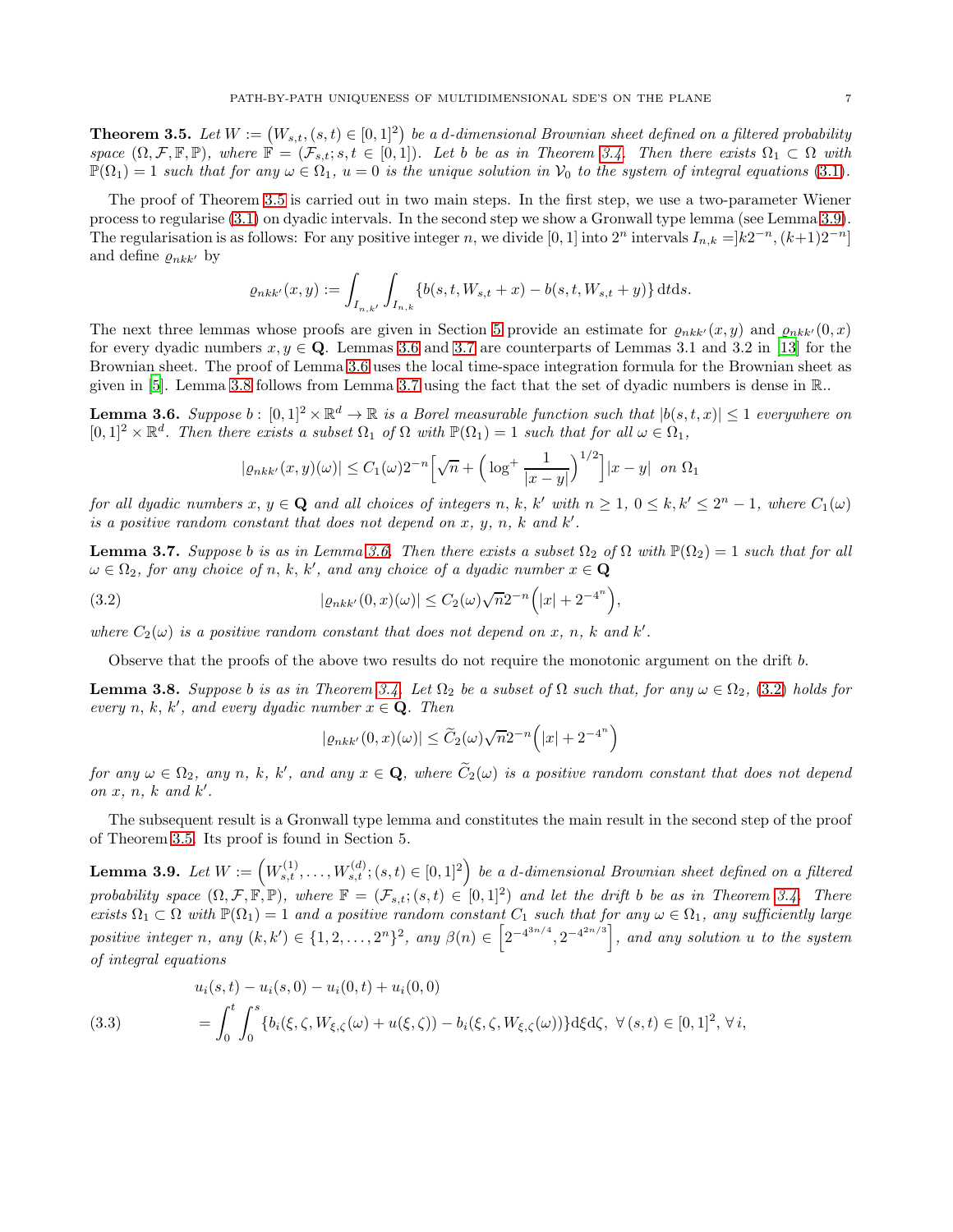satisfying

(3.4) 
$$
\max\{|u(s,0)|, |u(0,t)|\} \leq \beta(n), \quad \forall (s,t) \in [0,1]^2,
$$

we have

<span id="page-7-0"></span>(3.5) 
$$
\max\{|\overline{u}^{(n)}(k,k')|,|\underline{u}^{(n)}(k,k')|\}\leq (3\sqrt{d})^{k+k'-1}\left(1+C_1(\omega)\sqrt{dn}2^{-n}\right)^{k+k'}\beta(n) \text{ on } \Omega_1,
$$

where  $\bar{u}^{(n)}(k, k') = (\bar{u}_1^{(n)}(k, k'), \dots, \bar{u}_d^{(n)})$  $\frac{d^{(n)}(k,k')}{dt}(k,k') = (\underline{u}_1^{(n)}(k,k'),\ldots,\underline{u}_d^{(n)})$  $\binom{n}{d}(k, k')$ ,

<span id="page-7-3"></span>
$$
\overline{u}_i^{(n)}(k,k') := \sup_{(s,t)\in I_{n,k-1}\times I_{n,k'-1}} \max\{0, u_i(s,t)\} = \sup_{(s,t)\in I_{n,k-1}\times I_{n,k'-1}} u_i^+(s,t), \quad \forall i
$$

and

$$
\underline{u}_i^{(n)}(k,k') := \sup_{(s,t)\in I_{n,k-1}\times I_{n,k'-1}} \max\{0, -u_i(s,t)\} = \sup_{(s,t)\in I_{n,k-1}\times I_{n,k'-1}} u_i^-(s,t), \quad \forall i.
$$

We are now ready to prove Theorem [3.5.](#page-6-2)

*Proof of Theorem [3.5.](#page-6-2)* We choose  $\Omega_1$ ,  $C_1$ ,  $\omega$ , n and  $\beta(n)$  as in Lemma [3.9.](#page-6-1) Let u be a solution to [\(3.1\)](#page-5-4). We have  $\max\{|u|(s,0), |u|(0,t)\} = 0 \leq \beta(n)$  for all  $(s,t) \in [0,1]^2$ . Moreover, we deduce from [\(3.5\)](#page-7-0) that

<span id="page-7-1"></span>(3.6) 
$$
\sup_{k,k'\in\{0,1,2,\cdots,2^n\}} \max\left\{|\overline{u}^{(n)}(k,k')|,|\underline{u}^{(n)}(k,k')|\right\} \leq (4\sqrt{d})^{2^{n+1}}\beta(n)
$$

for all n satisfying  $C_1(\omega)\sqrt{dn}2^{-n} \leq 1/3$ . Since the right side of [\(3.6\)](#page-7-1) converges to 0 as n goes to  $\infty$ , it holds  $u(s,t) = 0$  on  $\Omega_1$  for all  $(s,t)$ .

*Proof of Theorem [3.2.](#page-5-1)* For every positive integer n, consider the bounded and nondecreasing function  $g_n : \mathbb{R} \to \mathbb{R}$ defined by

$$
g_n(a) = \begin{cases} a \text{ for } |a| < n, \\ n \text{ for } a \ge n, \\ -n \text{ for } a \le -n. \end{cases}
$$

Then for every n and i,  $g_n \circ b_i$  is a bounded and nondecreasing function. Let  $b^{(n)} : [0,1]^2 \times \mathbb{R}^d \to \mathbb{R}^d$  be the bounded and componentwise nondecreasing function given by  $b_i^{(n)}(s,t,x) = g_n(b_i(s,t,x))$  for all i, all  $(s,t) \in [0,1]^2$ and all  $x \in \mathbb{R}^d$ . We have

$$
|b^{(n)}(s,t,x)| \le M(1+|x|), \quad \forall n, (s,t) \in [0,1]^2, x \in \mathbb{R}^d.
$$

It follows from Theorem [3.4](#page-5-0) that for any n, there exists an event  $\Omega_n$  of full measure, such that for any  $\omega \in \Omega_n$ , the system of integral equations

<span id="page-7-2"></span>(3.7) 
$$
X_{s,t}(\omega) = \int_0^t \int_0^s b^{(n)}(\xi, \zeta, X_{\xi,\zeta}(\omega)) d\xi d\zeta + W_{s,t}(\omega), \quad (s,t) \in [0,1],
$$

has a unique solution  $(X_{s,t}^{(n)}(\omega), 0 \leq s, t \leq 1)$ . Moreover, we have

(3.8) 
$$
\left|X_{s,t}^{(n)}(\omega)\right| \leq M \int_0^t \int_0^s \left|X_{\xi,\zeta}^{(n)}(\omega)\right| d\xi d\zeta + M + |W_{s,t}(\omega)|.
$$

By the Gronwall inequality for integrals in the plane provided in [\[35](#page-23-12), Section 2] (see also [\[32,](#page-23-13) Section 1]), it holds

(3.9) 
$$
\left| X_{s,t}^{(n)}(\omega) \right| \leq M + |W_{s,t}(\omega)| + M \int_0^t \int_0^s \left( M + |W_{\xi,\zeta}(\omega)| \right) h(\xi,\zeta,s,t) d\xi d\zeta
$$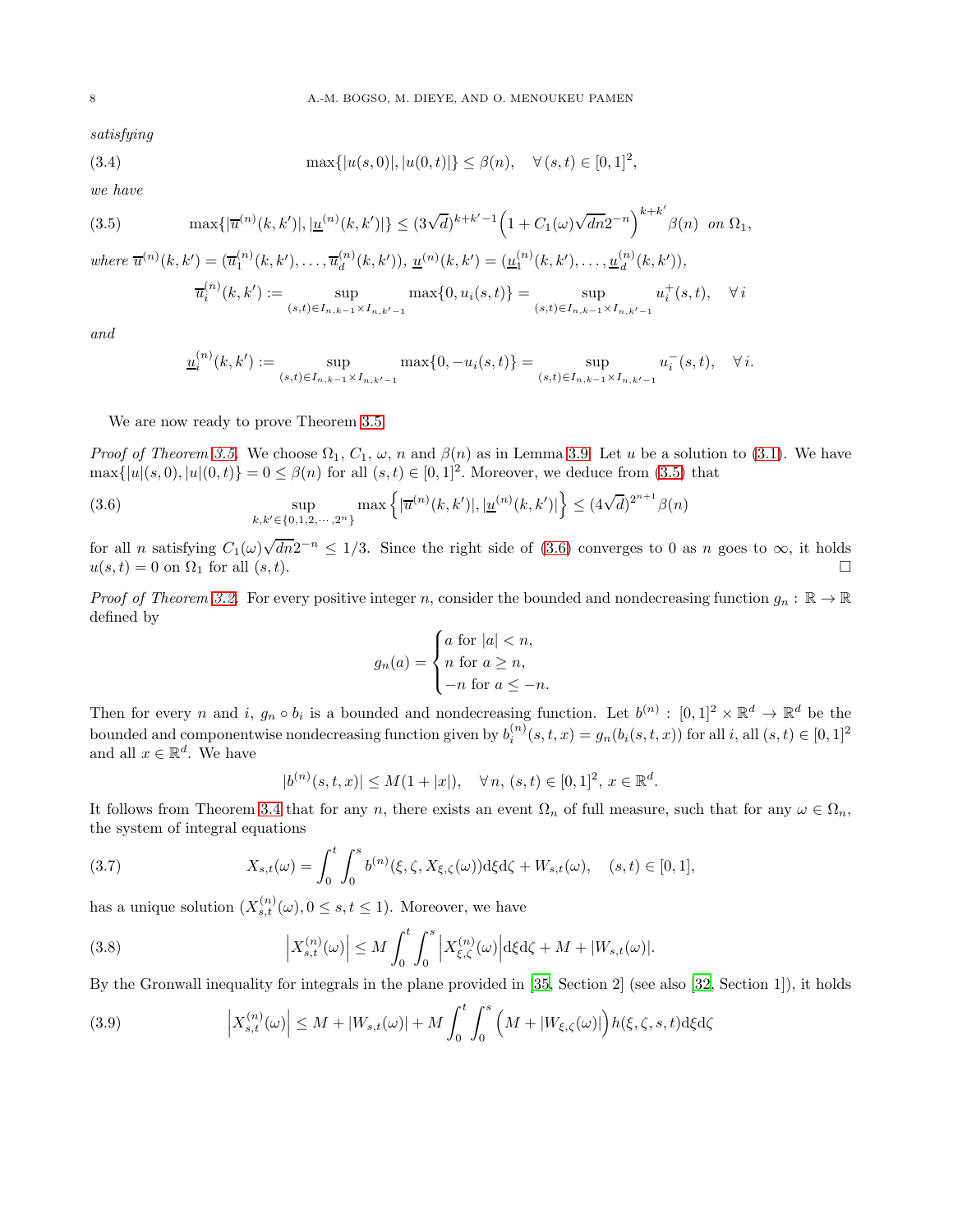for all  $(s, t) \in [0, 1]^2$ , where h is the unique solution to

(3.10) 
$$
h(\xi,\zeta,s,t) = 1 + M \int_{\xi}^{t} \int_{\zeta}^{s} h(\eta,\gamma,s,t) d\eta d\gamma, \quad (\xi,\gamma) \in [0,s] \times [0,t].
$$

It is known (see for example [\[24,](#page-22-19) Page 145]) that for every  $(\xi, \zeta, s, t)$ ,  $h(\xi, \zeta, s, t) = I_0\left(2\sqrt{M(s-\xi)(t-\zeta)}\right)$ , where  $I_0$  is the modified Bessel function of order zero. Since h is nonnegative, we have

$$
\sup_{(s,t)\in [0,1]^2} \Big|X_{s,t}^{(n)}\big(\omega\big)\Big| \leq C_1^*\Big(M + \sup_{(s,t)\in [0,1]^2} |W_{s,t}(\omega)|\Big),
$$

with

$$
C_1^* = 1 + MI_0(2\sqrt{M}).
$$

Let  $\Omega_{\infty} = \bigcap$  $\bigcap_{n\geq 1} \Omega_n$ , then  $\mathbb{P}(\Omega_{\infty}) = 1$ . Fix  $\omega \in \Omega_{\infty}$  and  $n \geq 1$  such that

<span id="page-8-2"></span>(3.11) 
$$
(C_1^*)^2 M \Big( 1 + \sup_{(s,t) \in [0,1]^2} |W_{s,t}(\omega)| \Big) \le n.
$$

Since  $C_1^* \geq 1 + M$ , we obtain

$$
\sup_{(s,t)\in[0,1]^2} \left| b(s,t,X_{s,t}^{(n)}(\omega)) \right| \leq M \Big( 1 + \sup_{(s,t)\in[0,1]^2} \left| X_{s,t}^{(n)}(\omega) \right| \Big) \n\leq M \Big( 1 + C_1^* M + C_1^* \sup_{(s,t)\in[0,1]^2} |W_{s,t}(\omega)| \Big) \leq n.
$$

As a consequence,  $b^{(n)}(s,t,X_{s,t}^{(n)}(\omega)) = b(s,t,X_{s,t}^{(n)}(\omega))$  for every  $(s,t) \in [0,1]^2$ . Hence  $(X_{s,t}^{(n)}(\omega), 0 \le s,t \le 1)$  is a solution to the system

<span id="page-8-1"></span>(3.12) 
$$
X_{s,t}(\omega) = \int_0^t \int_0^s b(\xi, \zeta, X_{\xi, \zeta}(\omega)) d\xi d\zeta + W_{s,t}(\omega), \quad (s, t) \in [0, 1].
$$

Let  $(y_{s,t}, 0 \leq s,t \leq 1)$  be another solution to [\(3.12\)](#page-8-1) for the same  $\omega \in \Omega_{\infty}$ . Then, using once more Gronwall inequality for integrals on the plane, we obtain

$$
\sup_{(s,t)\in[0,1]^2}|y_{s,t}|\leq C_1^*\Big(M+\sup_{(s,t)\in[0,1]^2}|W_{s,t}(\omega)|\Big).
$$

<span id="page-8-0"></span>This implies that for n in [\(3.11\)](#page-8-2),  $(y_{s,t}, 0 \le s,t \le 1)$  is also a solution to [\(3.7\)](#page-7-2). Since  $\omega \in \Omega_n$ , the system (3.7) has a unique solution for this  $\omega$ . Thus,  $y_{s,t} = X_{s,t}^{(n)}(\omega)$  for every  $(s,t) \in [0,1]^2$  and uniqueness is proved.

# 4. Preliminary results

In order to prove the auxiliary lemmas provided in the previous section, we need some preliminary results that have been obtained by applying a local time-space integration formula for Brownian sheets (see [\[5\]](#page-22-18) for related results). Let us first recall the notion of local time in the plane of the Brownian sheet. Let  $(W_{s,t}^{(0)}, (s,t) \in D)$ be a one dimensional Brownian sheet given on a filtered probability space. For s fixed,  $(W_{s,t}^{(0)}, t \in [0,1])$  is a one dimensional Brownian motion and its local time process  $(L_1^x(s,t); x \in \mathbb{R}, t \ge 0)$  is given by the Tanaka's formula (see for example [\[37,](#page-23-1) Section 1]):

(4.1) 
$$
\int_0^t \mathbf{1}_{\{W_{s,u}^{(0)} \leq x\}} \mathrm{d}_u W_{s,u}^{(0)} = \frac{s}{2} L_1^x(s,t) - (W_{s,t}^{(0)} - x)^- + x^+.
$$

For  $s \in [0, 1]$  fixed, let  $\widehat{W}_{s, \cdot}^{(0)}$  be the time reversal process on  $[0, 1]$  of the Brownian motion  $\widehat{W}_{s, \cdot}^{(0)}$  (i.e.,  $\widehat{W}_{s, t}^{(0)} = W_{s, 1-t}^{(0)}$ ) and let  $(\widehat{L}_1^x(s,t); x \in \mathbb{R}, 0 \le t \le 1)$  be the local time process of  $(\widehat{W}_{s,t}^{(0)}, 0 \le t \le 1)$ . Then the following holds

$$
\widehat{L}_1^x(s,t) = L_1^x(s,1) - L_1^x(s,1-t).
$$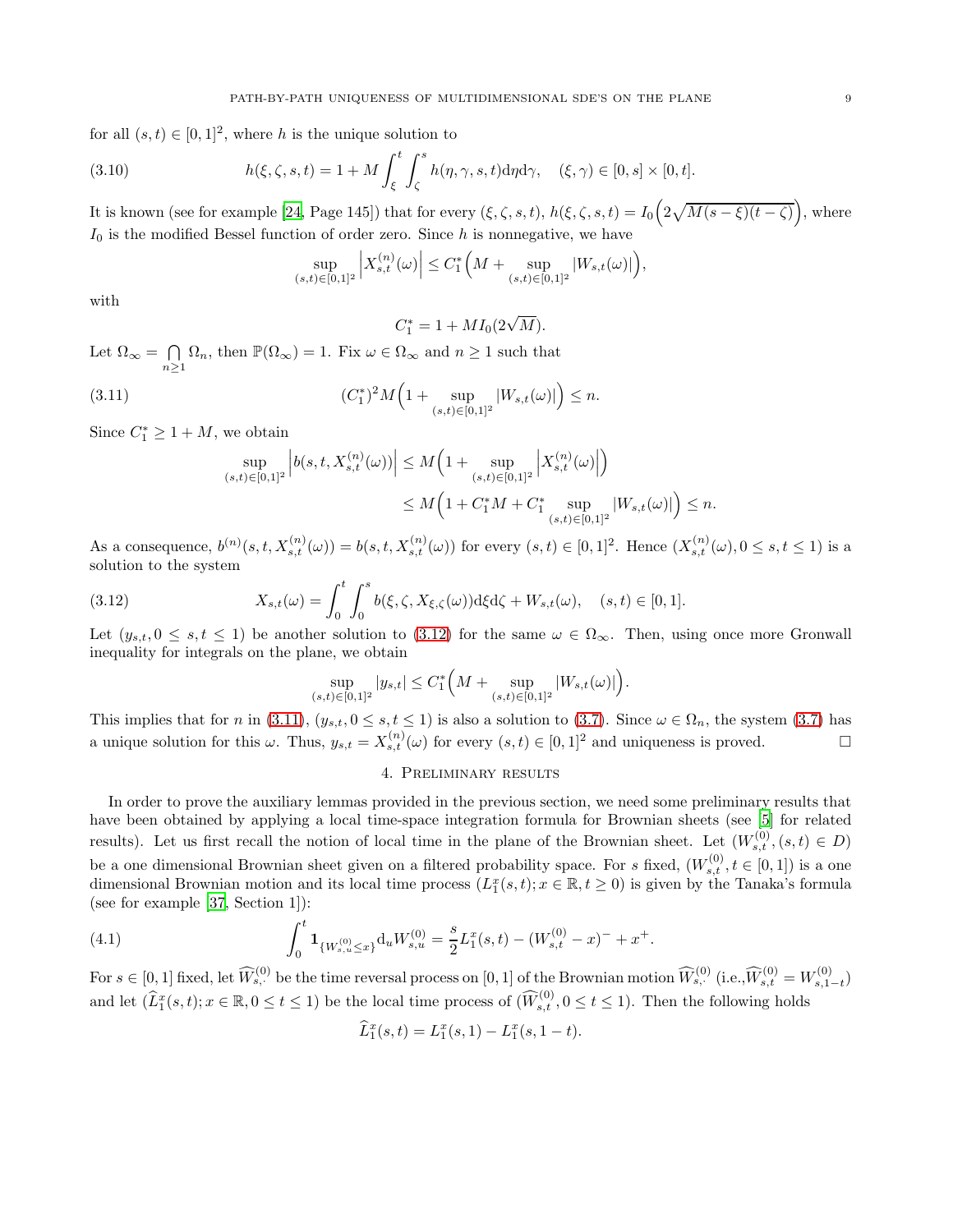Next, we consider the local time process in the plane  $L := (L_{s,t}^x; x \in \mathbb{R}, s \ge 0, t \ge 0)$  as defined in [\[37](#page-23-1), Section 2] (see also [\[38](#page-23-14), Section 6, Page 157]) by

$$
L_{s,t}^x := \int_0^s L_1^x(\xi, t) \mathrm{d}\xi, \quad \forall \, x \in \mathbb{R}, \, \forall \, (s, t) \in \mathbb{R}_+^2.
$$

Then it holds

$$
(4.2) \t\t L_{s,t}^x = \int_0^s \int_{1-t}^1 \mathbf{1}_{\{W_{\xi,u}^{(0)} \le x\}} \frac{\mathrm{d}_u W_{\xi,u}^{(0)}}{\xi} \mathrm{d}\xi + \int_0^s \int_0^t \mathbf{1}_{\{\widehat{W}_{\xi,u}^{(0)} \le x\}} \frac{\mathrm{d}_u \widehat{W}_{s,u}^{(0)}}{\xi} \mathrm{d}\xi, \quad \forall (s,t) \in [0,1]^2.
$$

Let us now consider the norm  $\|\cdot\|$  defined by

$$
||f|| := 2\left(\int_0^1 \int_0^1 \int_{\mathbb{R}} f^2(s, t, x) \exp\left(-\frac{x^2}{2st}\right) \frac{\mathrm{d}x \mathrm{d}s \mathrm{d}t}{\sqrt{2\pi st}}\right)^{1/2} + \int_0^1 \int_0^1 \int_{\mathbb{R}} |xf(s, t, x)| \exp\left(-\frac{x^2}{2st}\right) \frac{\mathrm{d}x \mathrm{d}s \mathrm{d}t}{st\sqrt{2\pi st}} = 2\left(\int_0^1 \int_0^1 \mathbb{E}\left[f^2(s, t, W_{s, t}^{(0)})\right] \mathrm{d}s \mathrm{d}t\right)^{1/2} + \int_0^1 \int_0^1 \mathbb{E}\left[\left|f(s, t, W_{s, t}^{(0)})\frac{W_{s, t}^{(0)}}{st}\right|\right] \mathrm{d}s \mathrm{d}t.
$$

Consider the set H of measurable functions f on  $[0,1]^2 \times \mathbb{R}$  such that  $||f|| < \infty$ . Endowed with  $|| \cdot ||$ , the space H is a Banach space. In the following, we define a stochastic integral over the space with respect to the local time for the elements of H. This extends the definition in [\[16\]](#page-22-20). We say that  $f_{\Delta}: [0,1]^2 \times \mathbb{R} \to \mathbb{R}$  is an elementary function if there exist two sequences of real numbers  $(x_i)_{0\leq i\leq n}$ ,  $(f_{ijk}; 0\leq i\leq n, 0\leq j\leq m, 0\leq k\leq \ell)$  and two subdivisions of [0, 1]  $(s_j)_{0 \leq j \leq m}$ ,  $(t_k)_{0 \leq k \leq \ell}$  such that

<span id="page-9-0"></span>(4.3) 
$$
f_{\Delta}(s,t,x) = \sum_{(x_i,s_j,t_k)\in\Delta} f_{ijk} \mathbf{1}_{(x_i,x_{i+1}]}(x) \mathbf{1}_{(s_j,s_{j+1}]}(s) \mathbf{1}_{(t_k,t_{k+1}]}(t),
$$

where  $\Delta = \{(x_i, s_j, t_k); 0 \le i \le n, 0 \le j \le m, 0 \le k \le \ell\}.$ 

**Definition 4.1.** For a simple function  $f_{\Delta}$  given in [\(4.3\)](#page-9-0), we define its integral with respect to L as

$$
\int_0^1 \int_0^1 \int_{\mathbb{R}} f_{\Delta}(s, t, x) dL_{s, t}^x := \sum_{\substack{(x_i, s_j, t_k) \in \Delta \\ -L_{s_j+1, t_k}}^{\tilde{x}_{i+1}}} f_{ijk} \Big( L_{s_{j+1}, t_{k+1}}^{\tilde{x}_{i+1}} - L_{s_j, t_{k+1}}^{\tilde{x}_{i+1}} - L_{s_{j+1}, t_{k+1}}^{\tilde{x}_i} + L_{s_j, t_{k+1}}^{\tilde{x}_i} + L_{s_j, t_k}^{\tilde{x}_{i+1}} \Big).
$$

**Remark 4.2.** Let f be an element of H and let  $(f_n)_{n\in\mathbb{N}}$  be a sequence of elementary functions converging to f in H. It is proved in [\[5,](#page-22-18) Proposition 2.1] that the sequence  $\left(\int_0^1 \int_0^1 \int_{\mathbb{R}} f_n(s,t,x) dL_{s,t}^x\right)_{n\in\mathbb{N}}$  converges in  $L^1(\Omega,\mathbb{P})$ and that the limit does not depend on the choice of the sequence  $(f_n)_{n\in\mathbb{N}}$ . This limit is called integral of f with respect to  $L$ . Similar results were obtained in [\[16\]](#page-22-20).

Let  $f : [0,1]^2 \times \mathbb{R}^d \to \mathbb{R}$  be a continuous function such that for any  $(s,t) \in [0,1]^2$ ,  $f(s,t,\cdot)$  is differentiable and for any  $i \in \{1, \dots, d\}$ , the partial derivative  $\partial_{x_i} f$  is continuous. We also know from [\[5,](#page-22-18) Proposition 3.1] that for a d-dimensional Brownian sheet  $(W_{s,t} := (W_{s,t}^{(1)}, \cdots, W_{s,t}^{(d)}); s \ge 0, t \ge 0)$  defined on a filtered probability space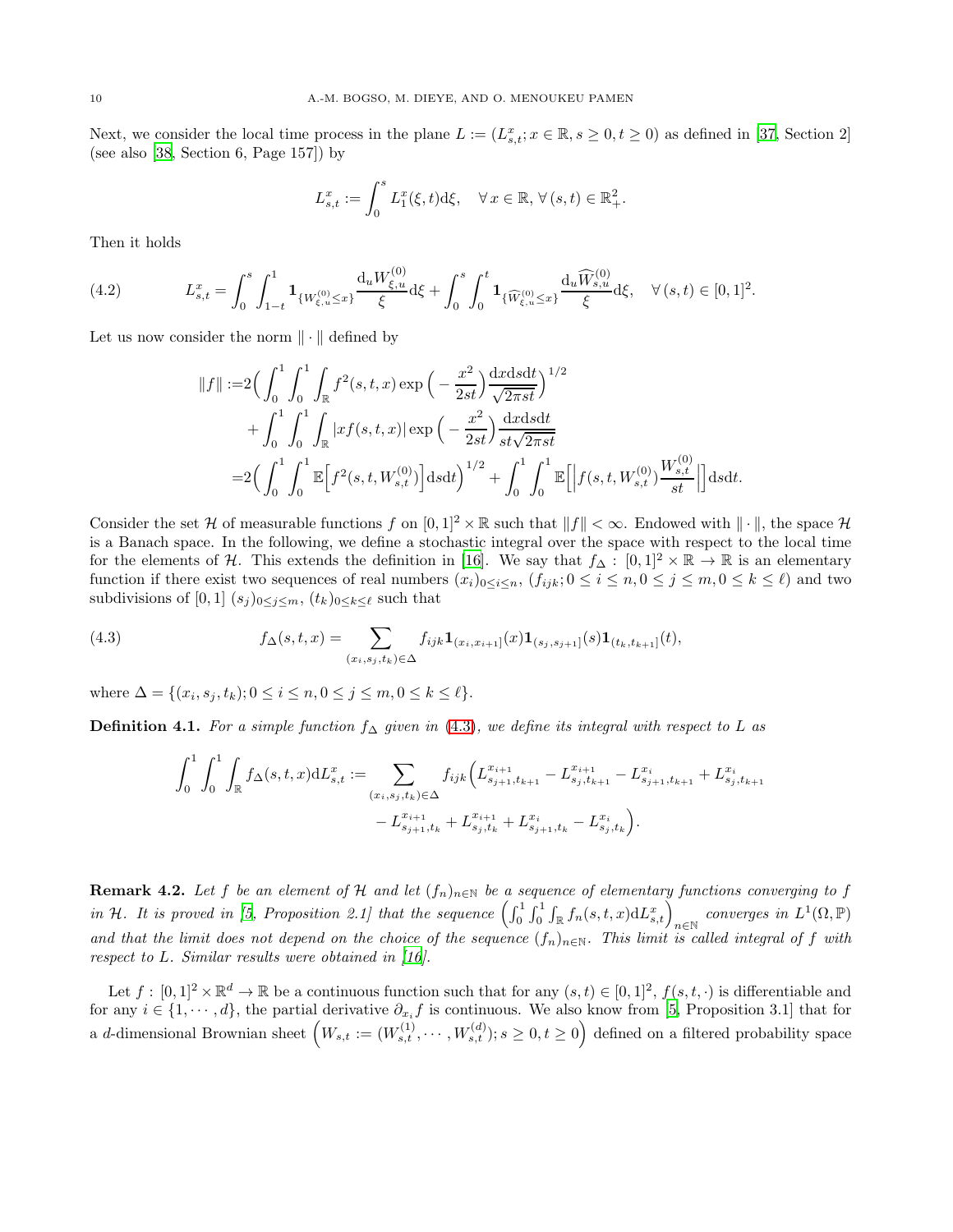and for any  $(s, t) \in [0, 1]^2$  and any  $i \in \{1, \dots, d\}$ , we have

$$
\int_{0}^{s} \int_{0}^{t} \partial_{x_{i}} f(\xi, u, W_{\xi, u}) \, du \, d\xi
$$
\n
$$
= - \int_{0}^{s} \int_{0}^{t} f(\xi, u, W_{\xi, u}) \frac{d_{u} W_{\xi, u}^{(i)}}{\xi} d\xi - \int_{0}^{s} \int_{1-t}^{1} f(\xi, 1-u, \widehat{W}_{\xi, u}) \frac{d_{u} B_{\xi, u}^{(i)}}{\xi} d\xi
$$
\n
$$
+ \int_{0}^{s} \int_{1-t}^{1} f(\xi, 1-u, \widehat{W}_{\xi, u}) \frac{\widehat{W}_{\xi, u}^{(i)}}{\xi(1-u)} \, du \, d\xi,
$$
\n(4.4)

<span id="page-10-1"></span>where  $\widehat{W}^{(i)} := (\widehat{W}_{\xi,u}^{(i)}; 0 \leq \xi, u \leq 1)$  and  $B^{(i)} := (B_{\xi,u}^{(i)}; 0 \leq \xi, u \leq 1)$  is a standard Brownian sheet with respect to the filtration of  $\widehat{W}^{(i)}$ , independent of  $(W_{s,1}^{(i)}, s \ge 0)$ .

The following result will be extensively used in this work and corresponds to [\[33,](#page-23-15) Proposition 2.1] for the standard Wiener process.

<span id="page-10-2"></span> $\textbf{Proposition 4.3.} \ \textit{Let} \ W := \left( W_{s,t}^{(1)}, \ldots, W_{s,t}^{(d)}; (s,t) \in [0,1]^2 \right) \ \textit{be a $\mathbb{R}^d$-valued Brownian sheet defined on a filtered}$ probability space  $(\Omega, \mathcal{F}, \mathbb{F}, \mathbb{P})$ , where  $\mathbb{F} = (\mathcal{F}_{s,t}; s, t \in [0,1])$ . Let  $b \in \mathcal{C}([0,1]^2, \mathcal{C}^1(\mathbb{R}^d))$ ,  $||b||_{\infty} \leq 1$ . Let  $(a, a', \varepsilon, \varepsilon') \in$ [0,1]<sup>4</sup>. Then there exist positive constants  $\alpha$  and  $C$  (independent of  $\nabla_y b$ ,  $a, a', \varepsilon$  and  $\varepsilon'$ ) such that

<span id="page-10-0"></span>(4.5) 
$$
\mathbb{E}\Big[\exp\Big(\alpha \varepsilon' \varepsilon \Big| \int_0^1 \int_0^1 \nabla_y b\left(s, t, \widetilde{W}_{s,t}^{\varepsilon,\varepsilon'}\right) dt ds \Big|^2\Big)\Big] \leq C.
$$

Here  $\nabla_y b$  denotes the gradient of b with respect to the third variable,  $|\cdot|$  is the usual norm on  $\mathbb{R}^d$  and the  $\mathbb{R}^d$ -valued  $two\text{-}parameter \ Gaussian \ process \widetilde{W}^{\varepsilon,\varepsilon'} := \left(\widetilde{W}^{(\varepsilon,\varepsilon',1)}_{s,t},\ldots,\widetilde{W}^{(\varepsilon,\varepsilon',d)}_{s,t}; (s,t) \in [0,1]^2\right) \text{ is given by}$ 

$$
\widetilde{W}_{s,t}^{(\varepsilon,\varepsilon',i)} = W_{a'+\varepsilon's,a+\varepsilon t}^{(i)} - W_{a',a+\varepsilon t}^{(i)} - W_{a'+\varepsilon's,a}^{(i)} + W_{a',a}^{(i)} \quad \text{for all } i \in \{1,\ldots,d\}.
$$

Proof. The proof of [\(4.5\)](#page-10-0) is based on the local time-space integration formula [\(4.4\)](#page-10-1) and the Barlow-Yor inequality. Fix  $(a, a', \varepsilon, \varepsilon') \in [0, 1]^4$ . Since  $x \mapsto e^{\alpha \varepsilon \varepsilon' dx^2}$  is a convex function, we deduce from the Jensen inequality that

$$
\mathbb{E}\Big[\exp\Big(\alpha \varepsilon' \varepsilon \Big| \int_0^1 \int_0^1 \nabla_y b\Big(s, t, \widetilde{W}_{s,t}^{\varepsilon', \varepsilon}\Big) dt ds \Big|^2\Big)\Big]
$$
  
\n
$$
= \mathbb{E}\Big[\exp\Big(\alpha \varepsilon' \varepsilon \sum_{i=1}^d \Big| \int_0^1 \int_0^1 \partial_{y_i} b\Big(s, t, \widetilde{W}_{s,t}^{\varepsilon', \varepsilon}\Big) dt ds \Big|^2\Big)\Big]
$$
  
\n
$$
\leq \frac{1}{d} \sum_{i=1}^d \mathbb{E}\Big[\exp\Big(\alpha d \varepsilon' \varepsilon \Big| \int_0^1 \int_0^1 \partial_{y_i} b\Big(s, t, \widetilde{W}_{s,t}^{\varepsilon', \varepsilon}\Big) dt ds \Big|^2\Big)\Big].
$$

In order to obtain [\(4.5\)](#page-10-0) it suffices to prove that for every  $i \in \{1, 2, ..., d\}$ , there exist positive constants  $\alpha = \alpha_i$ and  $C = C_i$  such that

$$
\mathbb{E}\Big[\exp\Big(\alpha\varepsilon\varepsilon'\left|\int_0^1\int_0^1\partial_{y_i}b\Big(s,t,\widetilde{W}_{s,t}^{\varepsilon',\varepsilon}\Big)\mathrm{d} t\mathrm{d} s\right|^2\Big)\Big]\leq C.
$$

For every  $i \in \{1,\ldots,d\}$ , we apply  $(4.4)$  to the standard d-dimensional Brownian sheet  $\Big(Y_{s,t} \Big) :=$  $(\varepsilon \varepsilon')^{-1/2} \widetilde{W}_{s,t}^{\varepsilon',\varepsilon}, (s,t) \in [0,1]^2$  and the function  $f : [0,1]^2 \times \mathbb{R}^d \to \mathbb{R}$  given by  $f(s,t,y) = b(s,t,\sqrt{\varepsilon \varepsilon'}y)$  to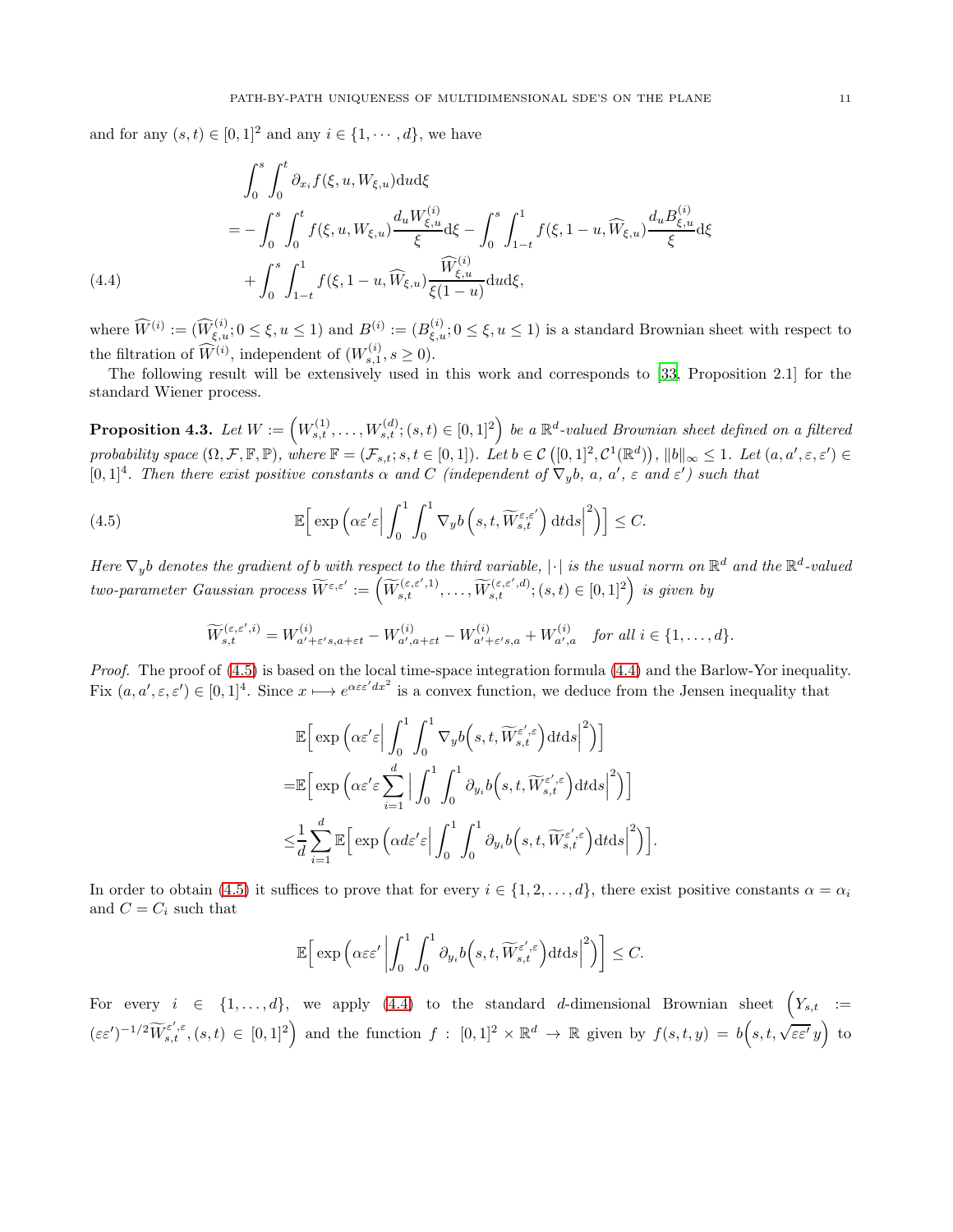obtain

$$
\int_{0}^{1} \int_{0}^{1} \partial_{y_{i}} f(s, t, Y_{s, t}) dt ds
$$
\n
$$
= -\int_{0}^{1} \int_{0}^{1} f(s, t, Y_{s, t}) \frac{d_{t} Y_{s, t}^{(i)}}{s} ds - \int_{0}^{1} \int_{0}^{1} f(s, 1 - t, Y_{s, 1 - t}) \frac{d_{t} B_{s, t}^{(i)}}{s} ds
$$
\n
$$
+ \int_{0}^{1} \int_{0}^{1} f(s, 1 - t, Y_{s, 1 - t}) \frac{Y_{s, 1 - t}^{(i)}}{s(1 - t)} dt ds,
$$

where  $(B_{s,t}^{(i)}, 0 \le s,t \le 1)$  denotes a standard Brownian sheet independent of the process  $(Y_{s,1}^{(i)}, 0 \le s \le 1)$ . Hence,

$$
\sqrt{\varepsilon \varepsilon'} \int_0^1 \int_0^1 \partial_{y_i} b(s, t, \widetilde{W}_{s,t}^{\varepsilon', \varepsilon}) dt ds
$$
\n
$$
= - \int_0^1 \int_0^1 b(s, t, \widetilde{W}_{s,t}^{\varepsilon', \varepsilon}) \frac{d_t Y_{s,t}^{(i)}}{s} ds - \int_0^1 \int_0^1 b(s, 1 - t, \widetilde{W}_{s,1-t}^{\varepsilon', \varepsilon}) \frac{d_t B_{s,t}^{(i)}}{s} ds
$$
\n
$$
+ \int_0^1 \int_0^1 b(s, 1 - t, \widetilde{W}_{s,1-t}^{\varepsilon', \varepsilon}) \frac{Y_{s,1-t}^{(i)}}{s(1-t)} dt ds
$$
\n
$$
= I_1 + I_2 + I_3.
$$

Using once more the convexity of the function  $x \mapsto e^{3\alpha x^2}$  for any  $\alpha > 0$ , we obtain

$$
\mathbb{E}\Big[\exp\Big(\alpha\varepsilon\varepsilon'\Big|\int_0^1\int_0^1\nabla_y b\Big(s,t,\widetilde{W}_{s,t}^{\varepsilon',\varepsilon}\Big)\mathrm{d}t\mathrm{d}s\Big|^2\Big)\Big]\Big]
$$
  
=
$$
\mathbb{E}\Big[\exp\Big(\alpha(I_1+I_2+I_3)^2\Big)\Big]
$$
  

$$
\leq \frac{1}{3}\Big(\mathbb{E}\Big[\exp(3\alpha I_1^2)\Big]+\mathbb{E}\Big[\exp(3\alpha I_2^2)\Big]+\mathbb{E}\Big[\exp(3\alpha I_3^2)\Big]\Big).
$$

Hence to get the desired estimate, we need to prove that for every  $k \in \{1,2,3\}$ , there exist positive constants  $\alpha_k$ and  $C_k$  such that  $\mathbb{E}\left[\exp(\alpha_k I_k^2)\right] \leq C_k$ .

For every  $s \in ]0,1]$ ,  $(s^{-1/2}Y_{s,v}, 0 \le v \le 1)$  is a standard Brownian motion with respect to the filtration  $\mathcal{F}_{1,1}$ :  $(\mathcal{F}_{1,t}, t \in [0,1])$ . Therefore the process

$$
\left(M_{s,t} := \int_0^t b(s,v,\widetilde{W}_{s,v}^{\varepsilon',\varepsilon})\mathrm{d}_v\left[\frac{Y_{s,v}}{\sqrt{s}}\right], 0 \le t \le 1\right)
$$

is an Itô integral with respect to  $\mathcal{F}_{1, \cdot}$  and thus a square-integrable  $\mathcal{F}_{1, \cdot}$ -martingale. In addition, for any constant  $\alpha \in \mathbb{R}_+$ , the following expansion formula holds

$$
\mathbb{E}\Big[\exp\Big(\alpha I_1^2\Big)\Big] = \mathbb{E}\Big[\exp\Big(\alpha \Big|\int_0^1 M_{s,1} \frac{\mathrm{d}s}{\sqrt{s}}\Big|^2\Big)\Big] = \sum_{m=0}^{\infty} \frac{\alpha^m \mathbb{E}\Big[\Big|\int_0^1 M_{s,1} \frac{\mathrm{d}s}{\sqrt{s}}\Big|^{2m}\Big]}{m!}.
$$

Moreover, by the Jensen inequality and the Barlow-Yor inequality applied to the martingale  $(M_{s,t}, t \in [0,1])$  (see for example [\[3,](#page-22-21) Proposition 4.2] and [\[9](#page-22-22), Appendix]), there exists a universal constant  $c_1$  (not depending on m)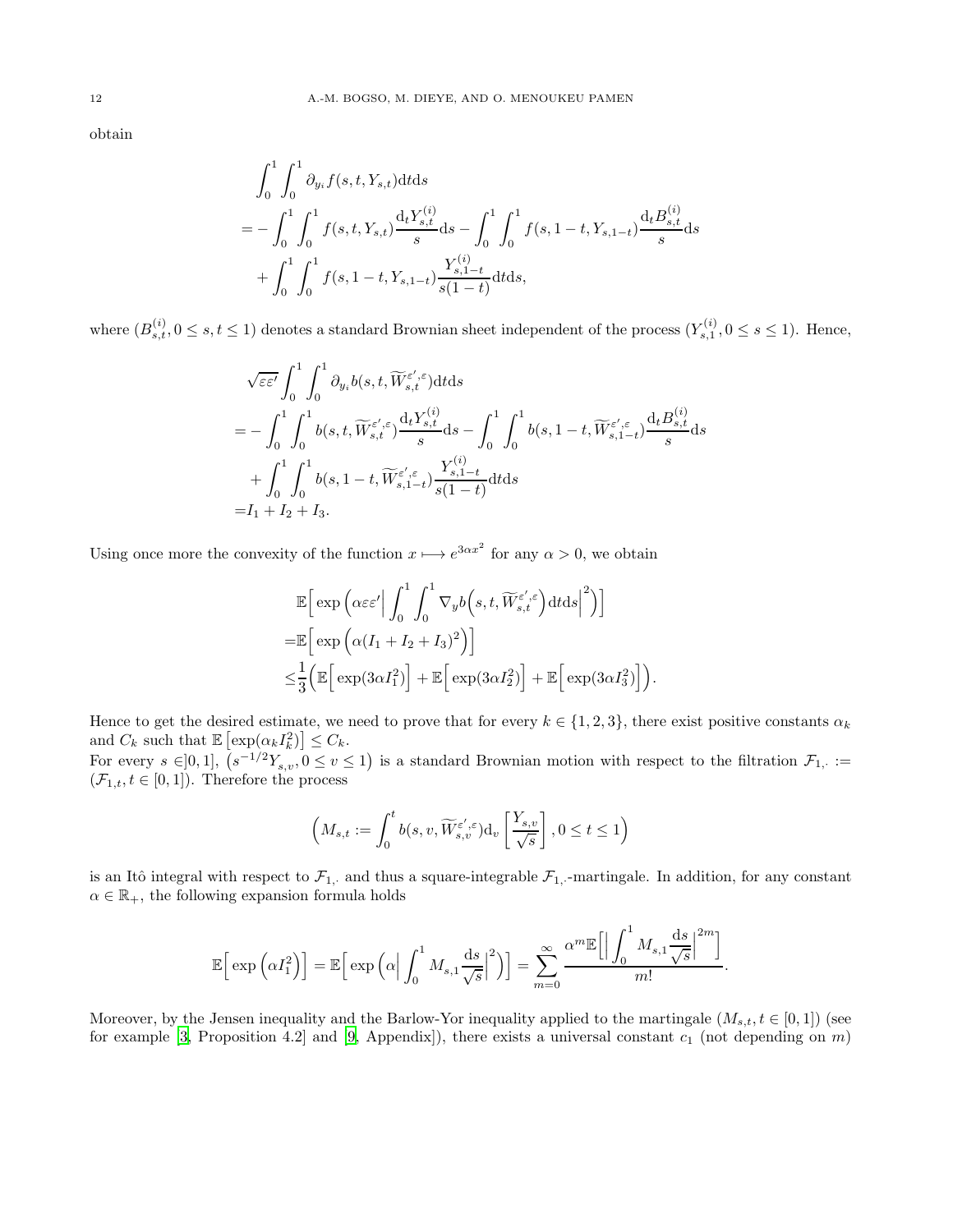such that,

$$
\mathbb{E}\Big[\Big|\int_0^1 M_{s,1} \frac{ds}{\sqrt{s}}\Big|^{2m}\Big] \le 4^m \int_0^1 \mathbb{E}\Big[|M_{s,1}|^{2m}\Big] \frac{ds}{2\sqrt{s}} \le 4^m \int_0^1 \mathbb{E}\Big[\Big(\sup_{0\le t\le 1} |M_{s,t}|\Big)^{2m}\Big] \frac{ds}{2\sqrt{s}}
$$
  

$$
\le c_1^{2m} (8m)^m \int_0^1 \mathbb{E}\Big[\langle M_{s,\cdot}\rangle_1^m\Big] \frac{ds}{2\sqrt{s}}
$$
  

$$
\le c_1^{2m} (8m)^m \int_0^1 \mathbb{E}\Big[\Big(\int_0^1 b^2(s,t,\widetilde{W}_{s,t}^{\varepsilon',\varepsilon}) dt\Big)^m\Big] \frac{ds}{2\sqrt{s}} \le c_1^{2m} (8m)^m,
$$

since  $||b||_{\infty} \leq 1$ . Thus,

$$
\mathbb{E}\Big[\exp\Big(\alpha I_1^2\Big)\Big] = \mathbb{E}\Big[\exp\Big(\alpha \Big|\int_0^1 M_{s,1} \frac{\mathrm{d}s}{\sqrt{s}}\Big|^2\Big)\Big] = \sum_{m=0}^\infty \frac{\Big(8\alpha c_1^2\Big)^m m^m}{m!}.
$$

The above expression if finite for  $\alpha$  such that  $8\alpha c_1^2 e < 1$ , i.e.  $\alpha < 1/8c_1^2 e$  (by ratio test). Hence, there exists positive constants  $\alpha_1$  and  $C_1$  such that

$$
\mathbb{E}\Big[\exp\Big(\alpha_1 I_1^2\Big)\Big] \leq C_1.
$$

Similarly for

$$
I_2 = -\int_0^1 \int_0^1 b(s, 1-t, \widetilde{W}_{s,1-t}^{\varepsilon', \varepsilon}) \mathrm{d}_t B_{s,t}^{(i)} \frac{\mathrm{d}s}{s},
$$

there exists positive constants  $\alpha_2$  and  $C_2$  such that

$$
\mathbb{E}\Big[\exp\Big(\alpha_2 I_2^2\Big)\Big] \leq \mathbb{E}\Big[\exp\Big(\alpha_2 \Big|\int_0^1\int_0^1 b(s, 1-t, \widetilde{W}_{s,1-t}^{\varepsilon', \varepsilon})\mathrm{d}_t B^{(i)}_{s,t}\frac{\mathrm{d}s}{s}\Big|^2\Big)\Big] \leq C_2.
$$

It remains to estimate the term  $I_3$ . By the Jensen inequality, we have

$$
\mathbb{E}\left[\exp\left(\frac{I_3^2}{64}\right)\right] = \mathbb{E}\left[\exp\left\{\frac{1}{4}\left(\int_0^1 \int_0^1 \frac{b(s, 1-t, \widetilde{W}_{s,1-t}^{\varepsilon',\varepsilon})Y_{s,1-t}^{(i)}}{\sqrt{s(1-t)}} \frac{\mathrm{d}t \mathrm{d}s}{4\sqrt{s(1-t)}}\right)^2\right\}\right]
$$
  
\n
$$
\leq \int_0^1 \int_0^1 \mathbb{E}\left[\exp\left\{\frac{1}{4}b^2(s, 1-t, \widetilde{W}_{s,1-t}^{\varepsilon',\varepsilon})\Big|\frac{Y_{s,1-t}^{(i)}}{\sqrt{s(1-t)}}\Big|^2\right\}\right] \frac{\mathrm{d}t \mathrm{d}s}{4\sqrt{s(1-t)}}
$$
  
\n
$$
\leq \int_0^1 \int_0^1 \mathbb{E}\left[\exp\left(\frac{1}{4}\left|\frac{Y_{s,1-t}^{(i)}}{\sqrt{s(1-t)}}\right|^2\right)\right] \frac{\mathrm{d}t \mathrm{d}s}{4\sqrt{s(1-t)}}.
$$
  
\n
$$
Y^{(i)}_{\varepsilon}
$$

<span id="page-12-0"></span>Note that for every  $(s, t) \in ]0, 1] \times [0, 1], \frac{Y_{s, 1-t}^{(i)}}{\sqrt{s(1-t)}}$ is a standard normal random variable. Therefore [\(4.6\)](#page-12-0) yields

$$
\mathbb{E}\Big[\exp\Big(\frac{I_3^2}{64}\Big)\Big] \leq C_3.
$$

The proof of [\(4.5\)](#page-10-0) is completed by taking  $\alpha = \min(\frac{1}{64}, \alpha_2, \alpha_3)$ .

For every  $0 \le a < h \le 1$ ,  $0 \le a' < h' \le 1$  and for  $(x, y) \in \mathbb{R}^d$  define the function  $\varrho$  by:

$$
\varrho(x,y) := \int_{a'}^{h'} \int_{a}^{h} \left\{ b(\xi,\zeta,W_{\xi,\zeta}+x) - b(\xi,\zeta,W_{\xi,\zeta}+y) \right\} d\zeta d\xi.
$$

As a consequence of Proposition [4.3,](#page-10-2) we have:

**Corollary 4.4.** Let  $b : [0,1]^2 \times \mathbb{R}^d \to \mathbb{R}$  be a bounded and Borel measurable function such that  $||b||_{\infty} \leq 1$ . Let  $\alpha$ , C and  $\widetilde{W}^{\varepsilon,\varepsilon'}$  be defined as in Proposition [4.3.](#page-10-2) Then the following two bounds are valid: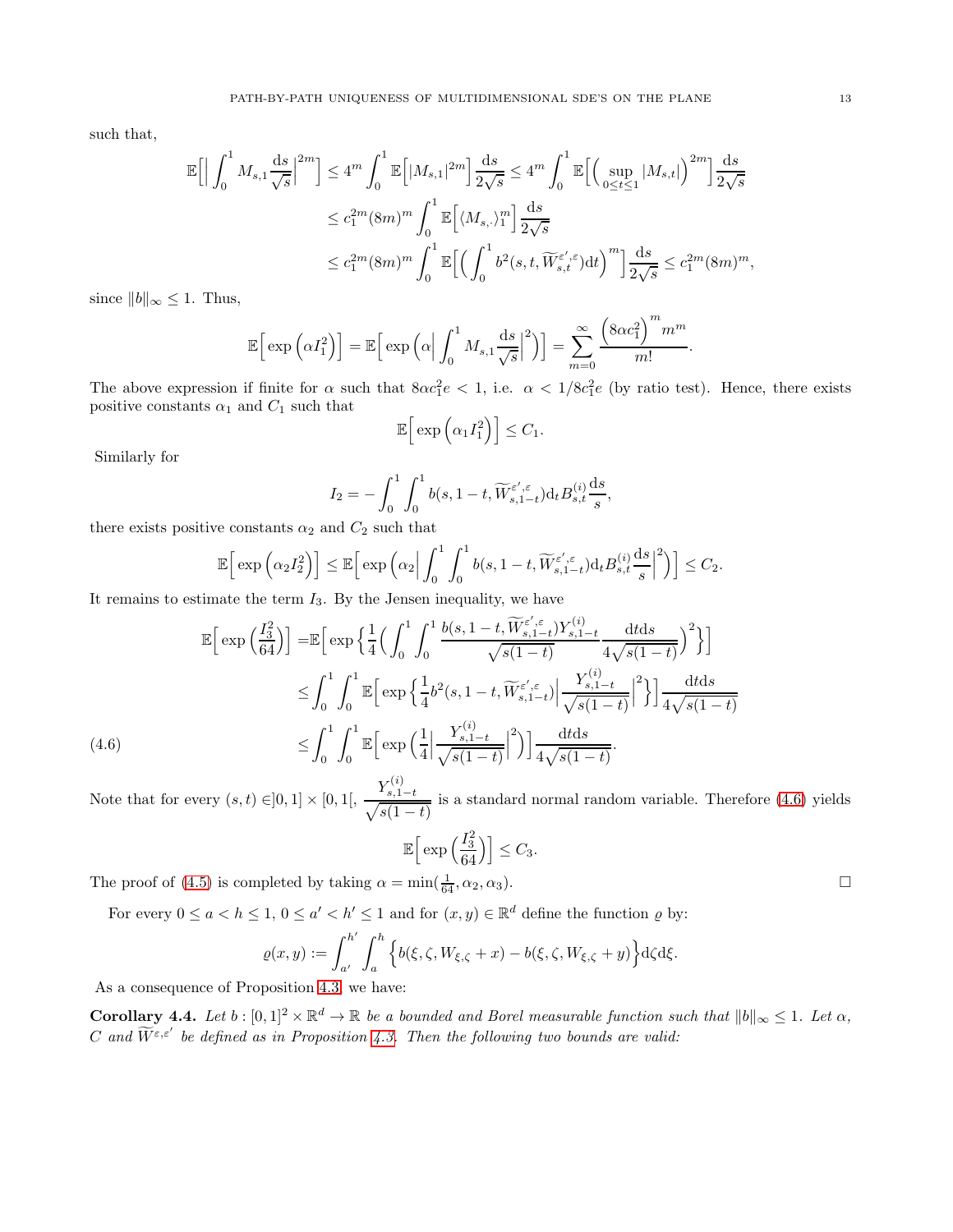(1) For every  $(x, y) \in \mathbb{R}^{2d}$ ,  $x \neq y$  and every  $(\varepsilon, \varepsilon') \in [0, 1]^2$ , we have

<span id="page-13-0"></span>(4.7) 
$$
\mathbb{E}\Big[\exp\Big(\frac{\alpha \varepsilon' \varepsilon}{|x-y|^2}\Big|\int_0^1\int_0^1\Big\{b(s,t,\widetilde{W}_{s,t}^{\varepsilon',\varepsilon}+x)-b(s,t,\widetilde{W}_{s,t}^{\varepsilon',\varepsilon}+y)\Big\}\,\mathrm{d} t\mathrm{d} s\Big|^2\Big)\Big]\leq C.
$$

(2) For any  $(x, y) \in \mathbb{R}^2$  and any  $\eta > 0$ , we have

<span id="page-13-1"></span>(4.8) 
$$
\mathbb{P}\left(|\varrho(x,y)| \geq \eta \sqrt{(h-a)(h'-a')}|x-y|\right) \leq Ce^{-\alpha \eta^2}.
$$

*Proof.* We start by showing  $(4.7)$ . Note that it is enough to show this when b is compactly supported and differentiable. Indeed, if  $b$  is not differentiable, then, since the set of compactly supported and differentiable functions is dense in  $L^{\infty}([0,1]^2 \times \mathbb{R}^d)$ , there exists a sequence  $(b_n, n \in \mathbb{N})$  of compactly supported and differentiable functions which converges a.e. to b on  $[0,1]^2 \times \mathbb{R}^d$  and the desired result will follow from the Vitali's convergence theorem.

Using the mean value theorem and the Cauchy-Schwartz inequality, we have

$$
\begin{split} & \Big|\int_0^1\int_0^1\Big\{b(s,t,\widetilde{W}_{s,t}^{\varepsilon',\varepsilon}+x)-b(s,t,\widetilde{W}_{s,t}^{\varepsilon',\varepsilon}+y)\Big\}\mathrm{d} t\mathrm{d} s\Big|^2\\ =& \Big|\int_0^1\int_0^1\int_0^1\nabla_yb(s,t,\widetilde{W}_{s,t}^{\varepsilon',\varepsilon}+y+\xi(x-y))\cdot(x-y)\mathrm{d}\xi\mathrm{d} t\mathrm{d} s\Big|^2\\ \leq& |x-y|^2\Big|\int_0^1\int_0^1\int_0^1\nabla_yb(s,t,\widetilde{W}_{s,t}^{\varepsilon',\varepsilon}+y+\xi(x-y))\mathrm{d}\xi\mathrm{d} t\mathrm{d} s\Big|^2. \end{split}
$$

Using the Minkowski inequality, the Jensen inequality and Proposition [4.3](#page-10-2) applied to the function  $(s, t, z) \mapsto$  $b(s, t, z + y + \xi(x - y))$ , we obtain

$$
\mathbb{E}\Big[\exp\Big(\frac{\alpha\varepsilon\varepsilon'}{|x-y|^2}\Big|\int_0^1\int_0^1\Big\{b(s,t,\widetilde{W}_{s,t}^{\varepsilon',\varepsilon}+x)-b(s,t,\widetilde{W}_{s,t}^{\varepsilon',\varepsilon}+y)\Big\}\mathrm{d}t\mathrm{d}s\Big|^2\Big)\Big]
$$
\n
$$
=\mathbb{E}\Big[\exp\Big(\frac{\alpha\varepsilon\varepsilon'}{|x-y|^2}\Big|\int_0^1\int_0^1\int_0^1\nabla_yb(s,t,\widetilde{W}_{s,t}^{\varepsilon',\varepsilon}+y+\xi(x-y))\cdot(x-y)\mathrm{d}\xi\mathrm{d}t\mathrm{d}s\Big|^2\Big)\Big]
$$
\n
$$
\leq\mathbb{E}\Big[\exp\Big(\frac{\alpha\varepsilon\varepsilon'}{|x-y|^2}\int_0^1\Big|\int_0^1\int_0^1\nabla_yb(s,t,\widetilde{W}_{s,t}^{\varepsilon',\varepsilon}+y+\xi(x-y))\cdot(x-y)\mathrm{d}t\mathrm{d}s\Big|^2\mathrm{d}\xi\Big)\Big]
$$
\n(4.9)\n
$$
\leq\int_0^1\mathbb{E}\Big[\exp\Big(\alpha\varepsilon\varepsilon'\Big|\int_0^1\int_0^1\nabla_yb(s,t,\widetilde{W}_{s,t}^{\varepsilon',\varepsilon}+y+\xi(x-y))\mathrm{d}t\mathrm{d}s\Big|^2\Big)\Big]\mathrm{d}\xi\leq C.
$$

This ends the proof of [\(4.7\)](#page-13-0).

As for the proof of [\(4.8\)](#page-13-1), let  $(x, y) \in \mathbb{R}^{2d}$  such that  $x \neq y$  and set  $\varepsilon = h - a$  and  $\varepsilon' = h' - a'$ . Define  $\tilde{b}$ by  $\hat{b}(s,t,x) := b(a'+\varepsilon's, a+\varepsilon t, x)$  and additionally define the processes  $\widetilde{W}^{\varepsilon',\varepsilon} := (\widetilde{W}^{\varepsilon,\varepsilon',\varepsilon}_{s,t}, (s,t) \in [0,1]^2)$  and  $Z^{\varepsilon',\varepsilon}:=\Big(Z_{s,t}^{\varepsilon',\varepsilon},(s,t)\in[0,1]^2\Big),$  respectively by

$$
\widetilde{W}_{s,t}^{\varepsilon',\varepsilon} = W_{a'+\varepsilon's, a+\varepsilon t} - W_{a',a+\varepsilon t} - W_{a'+\varepsilon's, a} + W_{a',a},
$$

and

$$
Z^{\varepsilon',\varepsilon}_{s,t}=W_{a',a+\varepsilon t}+W_{a'+\varepsilon's,a}-W_{a',a}.
$$

Then  $\widetilde{W}^{\varepsilon',\varepsilon}$  and  $Z^{\varepsilon',\varepsilon}$  are independent processes. To see this, observe that  $Z_{s,t}^{\varepsilon',\varepsilon}$  is  $\mathcal{F}_{1,a} \vee \mathcal{F}_{a',1}$ -measurable for every  $(s,t) \in [0,1]^2$  and  $\widetilde{W}^{\varepsilon',\varepsilon}$  is independent of  $\mathcal{F}_{1,a} \vee \mathcal{F}_{a',1}$ . Using the change of variable  $(\xi,\zeta) := (a'+\varepsilon's, a+\varepsilon t)$ , we obtain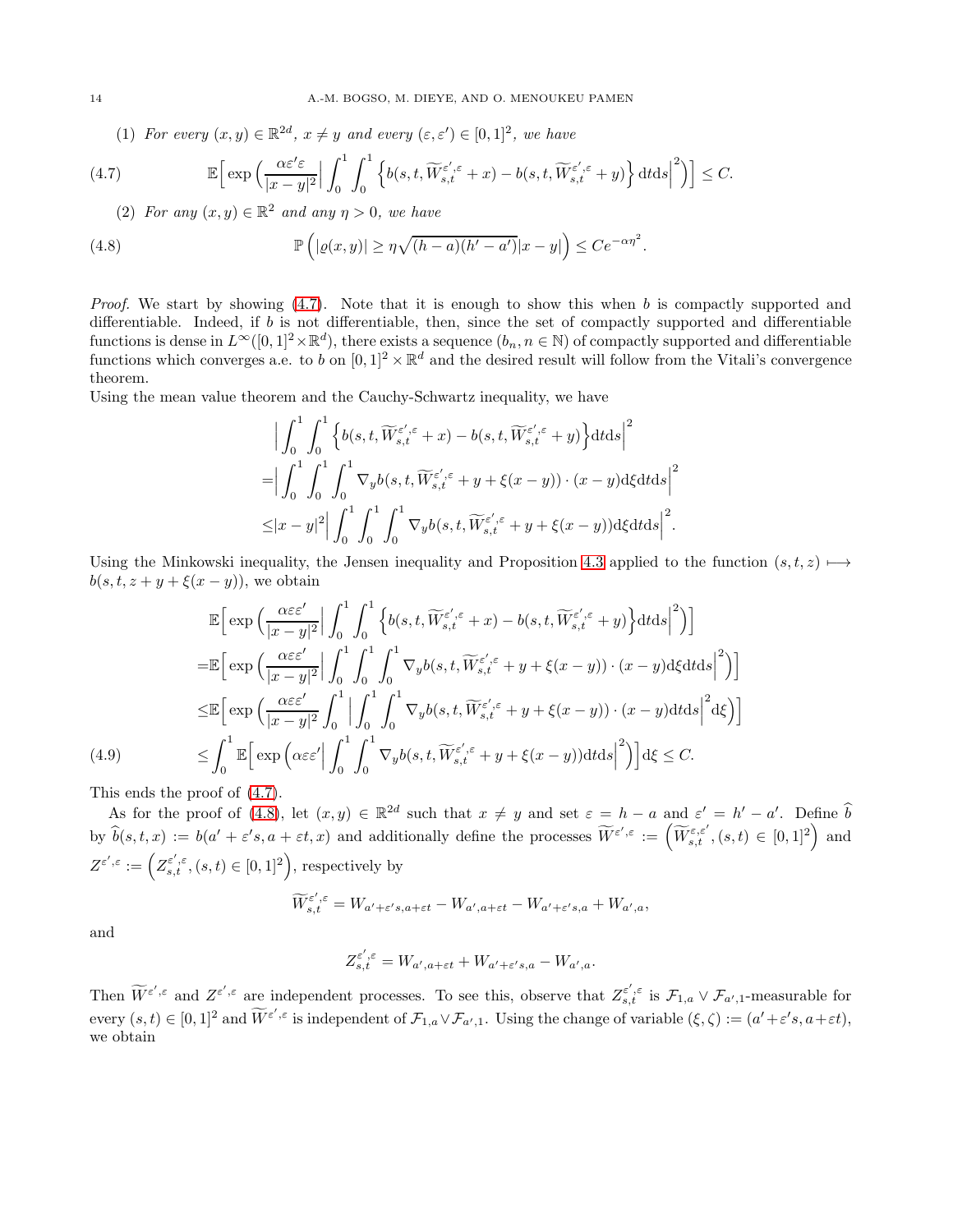$$
\varrho(x,y) = \int_{a'}^{h'} \int_{a}^{h} \left\{ b(\xi,\zeta,W_{\xi,\zeta}+x) - b(\xi,\zeta,W_{\xi,\zeta}+y) \right\} d\zeta d\xi
$$
  
\n
$$
= \varepsilon \varepsilon' \int_{0}^{1} \int_{0}^{1} \left\{ \widehat{b}(s,t,W_{a'+\varepsilon's,a+\varepsilon t}+x) - \widehat{b}(s,t,W_{a'+\varepsilon's,a+\varepsilon t}+y) \right\} dt ds
$$
  
\n
$$
= \varepsilon \varepsilon' \int_{0}^{1} \int_{0}^{1} \left\{ \widehat{b}(s,t,\widetilde{W}_{s,t}^{\varepsilon',\varepsilon}+Z_{s,t}^{\varepsilon',\varepsilon}+x) - \widehat{b}(s,t,\widetilde{W}_{s,t}^{\varepsilon',\varepsilon}+Z_{s,t}^{\varepsilon,\varepsilon'}+y) \right\} dt ds.
$$

Taking the expectation on both sides after some operations and using the fact that  $\widetilde{W}^{\varepsilon',\varepsilon}$  and  $Z^{\varepsilon',\varepsilon}$  are independent, we have  $\sqrt{2}$ 

$$
\mathbb{E}\Big[\exp\Big(\frac{\alpha|\varrho(x,y)|^2}{\varepsilon\varepsilon'|x-y|^2}\Big)\Big]
$$
\n
$$
=\mathbb{E}\Big[\exp\Big(\frac{\alpha\varepsilon\varepsilon'}{|x-y|^2}\Big|\int_0^1\int_0^1\Big\{\widehat{b}(s,t,\widetilde{W}_{s,t}^{\varepsilon',\varepsilon}+Z_{s,t}^{\varepsilon,\varepsilon'}+x)-\widehat{b}(s,t,\widetilde{W}_{s,t}^{\varepsilon',\varepsilon}+Z_{s,t}^{\varepsilon,\varepsilon'}+y)\Big\}\,\mathrm{d} t\mathrm{d} s\Big|^2\Big)\Big]
$$
\n
$$
=\int \mathbb{E}\Big[\exp\Big(\frac{\alpha\varepsilon\varepsilon'}{|x-y|^2}\Big|\int_0^1\int_0^1\Big\{\widehat{b}_{s,t}^{\varepsilon}(\widetilde{W}_{s,t}^{\varepsilon',\varepsilon}+x)-\widehat{b}_{s,t}^{\varepsilon}(\widetilde{W}_{s,t}^{\varepsilon',\varepsilon}+y)\Big\}\mathrm{d} t\mathrm{d} s\Big|^2\Big)\Big]\mathbb{P}_{Z^{\varepsilon,\varepsilon'}}(\mathrm{d} z),
$$

where  $\hat{b}_{s,t}^z(w) = \hat{b}(s,t,w+z_{s,t})$ . Since  $|\hat{b}(s,t,w)| \leq 1$  almost everywhere on  $[0,1]^2 \times \mathbb{R}^d$ , we deduce from [\(4.7\)](#page-13-0) that

$$
\mathbb{E}\Big[\exp\Big(\frac{\alpha|\varrho(x,y)|^2}{\varepsilon\varepsilon'|x-y|^2}\Big)\Big]
$$
\n
$$
=\int \mathbb{E}\Big[\exp\Big(\frac{\alpha\varepsilon\varepsilon'}{|x-y|^2}\Big|\int_0^1\int_0^1\Big\{\widehat{b}_{s,t}^z(\widetilde{W}_{s,t}^{\varepsilon',\varepsilon}+x)-\widehat{b}_{s,t}^z(\widetilde{W}_{s,t}^{\varepsilon',\varepsilon}+y)\Big\}\mathrm{d} t\mathrm{d} s\Big|^2\Big)\Big]\mathbb{P}_{Z^{\varepsilon,\varepsilon'}}(\mathrm{d} z)\leq C.
$$
\nby Chebyschov inequality, we obtain

Therefore, by Chebychev inequality, we obtain

$$
\mathbb{P}\Big(|\varrho(x,y)| \ge \eta \sqrt{\varepsilon \varepsilon'} |x-y|\Big) \le e^{-\alpha \eta^2} \mathbb{E}\Big[\exp\Big(\frac{\alpha |\varrho(x,y)|^2}{\varepsilon \varepsilon' |x-y|^2}\Big)\Big] \le C e^{-\alpha \eta^2}
$$

<span id="page-14-0"></span>for any  $\eta > 0$ . This concludes the proof.

# 5. Proof of the auxiliary results

In this section we prove the auxiliary results stated in Section [3.](#page-5-2) Consider  $\mathbf{Q} = [-1, 1]^d$  and its dyadic decomposition.

### 5.1. Regularization by noise.

*Proof of Lemma [3.6.](#page-6-0)* Let Q denote the set of couples  $(x, y)$  of dyadic numbers in Q. For every integer  $m \ge 0$ , we define

$$
\mathcal{Q}_m=\left\{(x,y)\in\mathcal{Q}:\,2^mx\in\mathbb{Z}^d,\,2^my\in\mathbb{Z}^d\right\}.
$$

Then  $\mathcal{Q}_m$  has no more than  $2^{2d(m+2)}$  elements and we have  $\mathcal{Q} = \bigcup_{\alpha=1}^{\infty}$  $\bigcup_{m\in\mathbb{N}}\mathcal{Q}_m$ . Consider the set  $\mathbf{E}_{\delta,n}$  defined by

> $\mathbf{E}_{\delta,n} := \{ \omega \in \Omega : \text{ there exist } k, k' \in \{0, 1, \ldots, 2^n - 1\}, m \in \mathbb{N}^*, \text{ and } (x, y) \in \mathcal{Q}_m \}$ such that  $|\varrho_{nkk'}(x,y)|(\omega) \ge \delta(1+\sqrt{n}+\sqrt{m})2^{-n}|x-y|\}$

for every  $n \in \mathbb{N}$ ,  $\delta \in \mathbb{Q}_+$ . Observe that

$$
\mathbf{E}_{\delta,n}
$$
\n
$$
= \bigcup_{k=0}^{2^n-1} \bigcup_{k'=0}^{2^n-1} \bigcup_{m=0}^{\infty} \Big( \bigcup_{(x,y)\in\mathcal{Q}_m} \big\{ \omega \in \Omega : |\varrho_{nkk'}(x,y)|(\omega) \ge \delta(1+\sqrt{n}+\sqrt{m})2^{-n}|x-y|\big\} \Big).
$$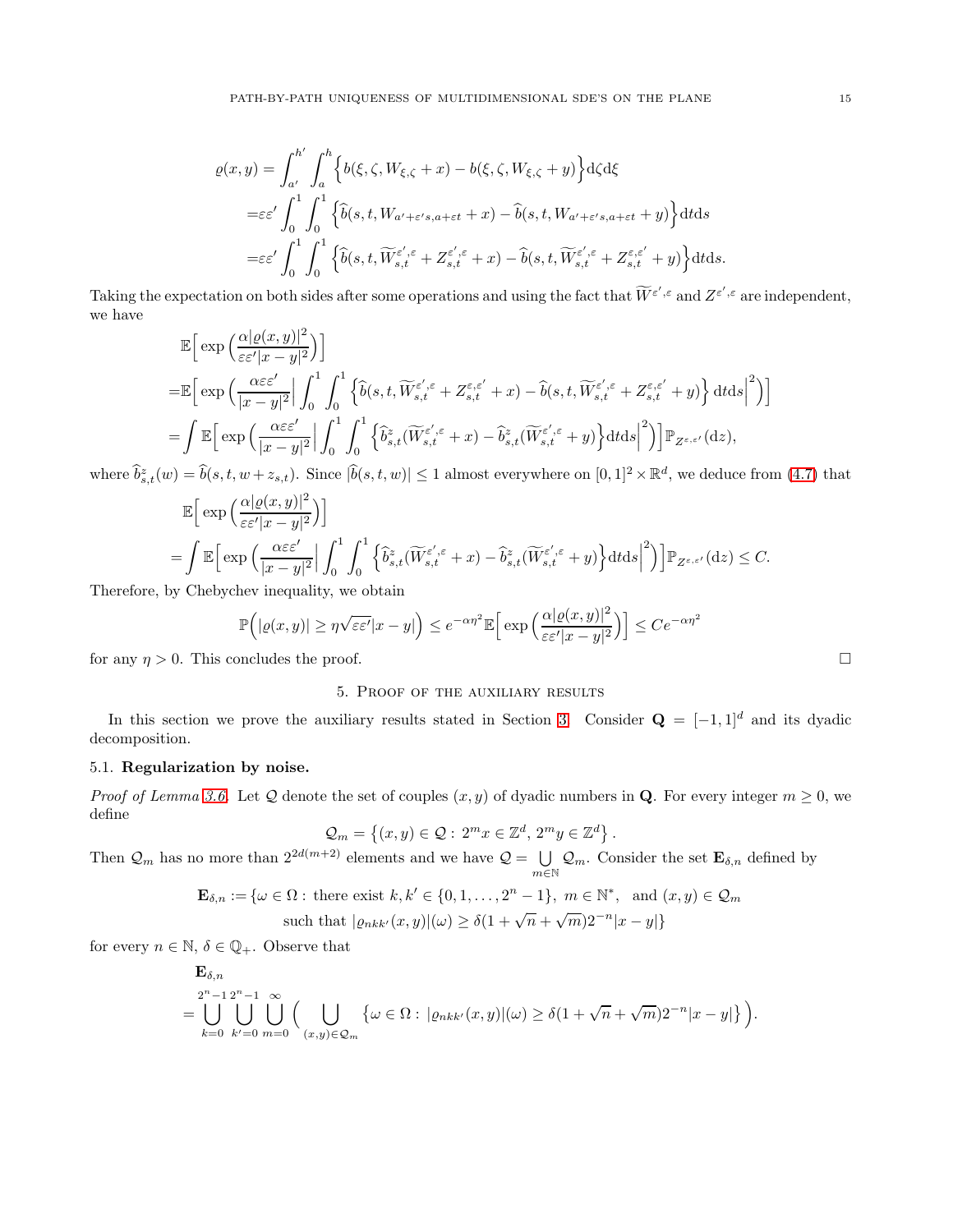Define also  $\mathbf{E}_{\delta}$  by  $\mathbf{E}_{\delta} := \bigcup_{n=0}^{\infty} \mathbf{E}_{\delta,n}$ . Then, we deduce from [\(4.8\)](#page-13-1) that

$$
\mathbb{P}(\mathbf{E}_{\delta}) \leq \sum_{n=0}^{\infty} \sum_{k=0}^{2^{n}-1} \sum_{k'=0}^{2^{n}-1} \sum_{m=0}^{\infty} \sum_{(x,y)\in\mathcal{Q}_{m}} \mathbb{P}\left(|\varrho_{nkk'}(x,y)| \geq \delta(1+\sqrt{n}+\sqrt{m})2^{-n}|x-y|\right)
$$
  

$$
\leq 2^{4d} C \sum_{n=0}^{\infty} \sum_{m=0}^{\infty} 2^{2n} 2^{2dm} e^{-\alpha \delta^{2}(1+n+m)},
$$

where C and  $\alpha$  are the deterministic constants in Proposition [4.3.](#page-10-2) Moreover,  $(\mathbf{E}_{\delta}, \delta \in \mathbb{Q}_{+})$  is a nonincreasing family and for  $\delta \ge \delta_0 := \sqrt{2(d+1)\alpha^{-1}}$ , we have

(5.1) 
$$
\mathbb{P}(\mathbf{E}_{\delta}) \leq 2^{4d} C e^{-\alpha \delta^2} \sum_{n=0}^{\infty} \sum_{m=0}^{\infty} 2^{-dn-2m} \leq 2^{4d} C e^{-\alpha \delta^2}.
$$

Therefore

$$
\mathbb{P}\Big(\bigcap_{\delta\in[\delta_0,\infty[\cap\mathbb{Q}}\mathbf{E}_{\delta}\Big)=\lim_{\delta\to\infty}\mathbb{P}(\mathbf{E}_{\delta})=0.
$$

Let us now define  $\Omega_1$  by

$$
\Omega_1:=\bigcup_{\delta\in [\delta_0,\infty[\cap\mathbb{Q}}(\Omega\setminus \mathbf{E}_\delta)\,.
$$

Then  $\mathbb{P}(\Omega_1) = 1$  and for every  $\omega \in \Omega_1$ , there exists  $\delta_{\omega} > 0$  such that

<span id="page-15-1"></span>(5.2) 
$$
|\varrho_{nkk'}(x,y)(\omega)| < \delta_{\omega}2^{-n}(1+\sqrt{n}+\sqrt{m})|x-y|
$$

for all choices of n, k, k', m, and all choices of couples  $(x, y)$  in  $\mathcal{Q}_m$ . Now, fix  $\omega \in \Omega_1$ , choose two dyadic numbers x, y in Q and define m by

(5.3) 
$$
m := \inf \left\{ n \in \mathbb{N} \text{ s.t. } 2^{-n} \le \max_{1 \le i \le d} |x_i - y_i| \right\}.
$$

For  $r \geq m$ , define  $x_r = (2^{-r} \lfloor 2^{r} x_1 \rfloor, \ldots, 2^{-r} \lfloor 2^{r} x_d \rfloor)$  and  $y_r = (2^{-r} \lfloor 2^{r} y_1 \rfloor, \ldots, 2^{-r} \lfloor 2^{r} y_d \rfloor)$ , where  $\lfloor \cdot \rfloor$  is the integer part function. Observe that  $(x_m, y_m) \in \mathcal{Q}_m$ ,  $(x_r, x_{r+1}) \in \mathcal{Q}_{r+1}$  and  $(y_r, y_{r+1}) \in \mathcal{Q}_{r+1}$ . Since for any  $i \in \{1, ..., \underline{d}\}, \ |[2^m x_i] - [2^m y_i]| \leq 1 + 2^m |x_i - y_i|$  and  $([2x_i] - 2[x_i], [2y_i] - 2[y_i]) \in \{0, 1\}^2$ , we have  $|x_m - y_m| \leq 3\sqrt{d} \, 2^{-m}, |x_{r+1} - x_r| \leq \sqrt{d} \, 2^{-r-1}$  and  $|y_{r+1} - y_r| \leq \sqrt{d} \, 2^{-r-1}$ .

It follows from the definition of  $\rho_{nk}$  that

<span id="page-15-0"></span>(5.4) 
$$
\varrho_{nkk'}(x,y) = \varrho_{nkk'}(x,x_m) + \varrho_{nkk'}(x_m,y_m) + \varrho_{nkk'}(y_m,y).
$$

Moreover since  $\varrho_{nkk'}(x_m, x_m) = 0$  and  $\varrho_{nkk'}(y_m, y_m) = 0$ , we obtain

$$
\varrho_{nkk'}(x_{q+1}, x_m) = \sum_{r=m}^{q} \rho_{nkk'}(x_{r+1}, x_r) \text{ and } \varrho_{nkk'}(y_m, y_{q+1}) = \sum_{r=m}^{q} \varrho_{nkk'}(y_r, y_{r+1})
$$

for every integer  $q \geq m+1$ . In addition for some integer  $q \geq m+1$ , we have  $x_r = x$  and  $y_r = y$  for all  $r \geq q$ , therefore

$$
\varrho_{nkk'}(x, x_m) = \sum_{r=m}^{\infty} \varrho_{nkk'}(x_r, x_{r+1}) \text{ and } \varrho_{nkk'}(y_m, y) = \sum_{r=m}^{\infty} \varrho_{nkk'}(y_{r+1}, y_r).
$$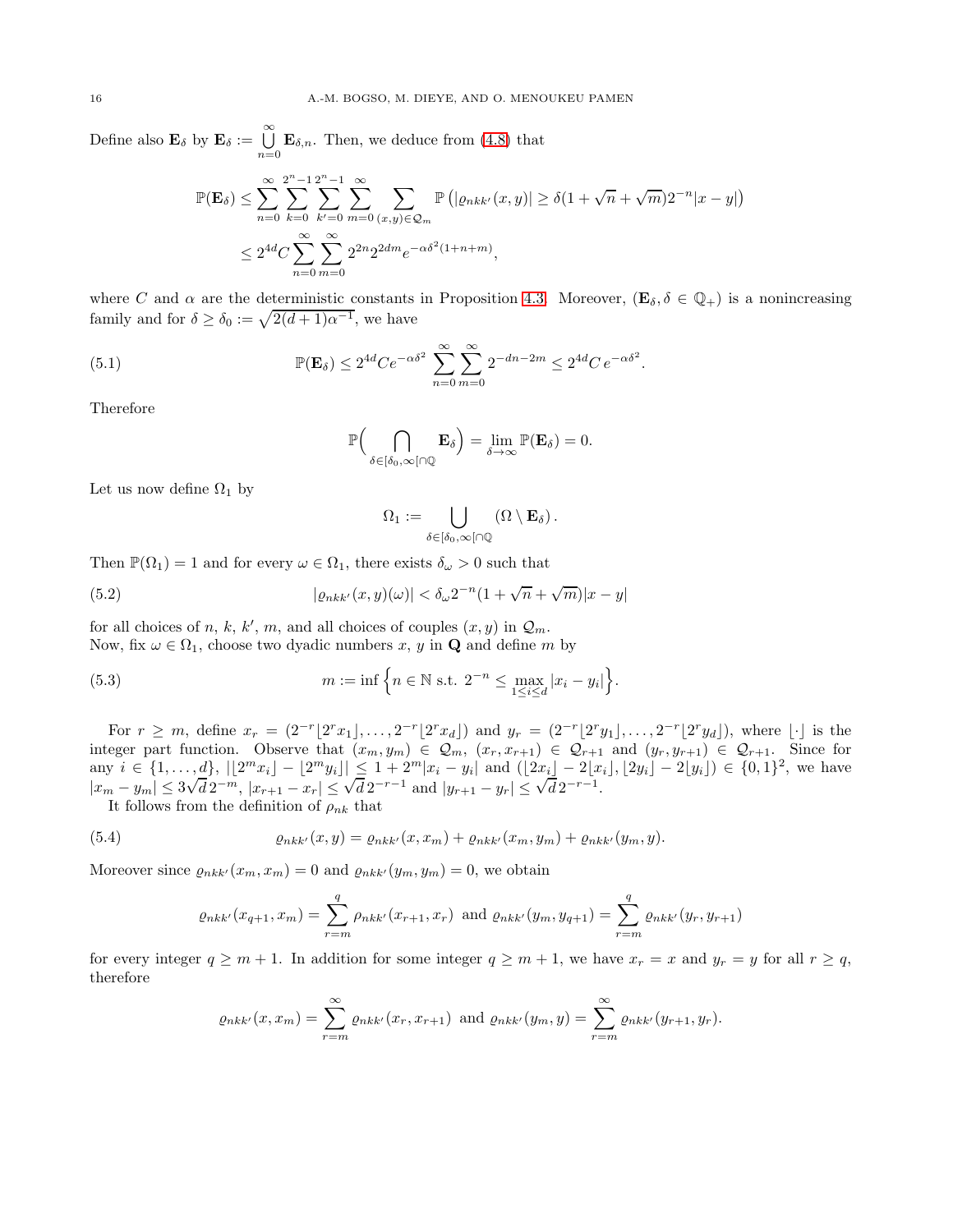It follows from [\(5.4\)](#page-15-0) and [\(5.2\)](#page-15-1) that

$$
2^{n}|\varrho_{nkk'}(x,y)(\omega)|
$$
  
\n
$$
\leq 3\sqrt{d}\delta_{\omega}(1+\sqrt{n}+\sqrt{m})2^{-m}+2\sqrt{d}\delta_{\omega}\sum_{r=m}^{\infty}(1+\sqrt{n}+\sqrt{r+1})2^{-r-1}
$$
  
\n
$$
\leq 3\sqrt{d}\delta_{\omega}(1+\sqrt{n}+\sqrt{m})2^{-m}+2\sqrt{d}\delta_{\omega}\sqrt{n}\sum_{r=m}^{\infty}2^{-r-1}+\frac{4\sqrt{d}\delta_{\omega}}{\sqrt{m+1}}\sum_{r=m}^{\infty}(r+1)2^{-r-1}.
$$

 $|x-y|$ 

Using the following facts:  $\sum_{r=m}^{\infty} 2^{-r-1} = 2^{-m}$ ,  $\sum_{r=n}^{\infty}$  $\sum_{r=m} r 2^{-r+1} = (m+1)2^{-m+2}, 2^{-m} \le \max_{1 \le i \le d} |x_i - y_i| \le 2^{-m+1},$  $|x-y| \leq \sqrt{d} \max_{1 \leq i \leq d} |x_i - y_i| \leq \sqrt{d} |x-y|$  and  $n \geq 1$ , we obtain  $2^{n}$ | $\varrho_{nkk'}(x,y)(\omega)$ |  $\leq 24\sqrt{d\delta_{\omega}}(1+\sqrt{n}+\sqrt{m})2^{-m} \leq 48d\delta_{\omega} \left[\sqrt{n}+\left(\log^+\frac{1}{|x|-}\right)\right]$  $\Big)^{1/2}$ | $|x-y|$ .

Choosing  $C_1(\omega) = 48d\delta_{\omega}$  yields the desired result.

*Proof of Lemma [3.7.](#page-6-3)* It suffices to show that there exists a subset  $\tilde{\Omega}_1$  of  $\Omega$  with  $\mathbb{P}(\tilde{\Omega}_1) = 1$  and a positive random constant  $C_1$  such that for any  $\omega \in \Omega_1$ , any  $n \in \mathbb{N}^*$ , any  $k, k' \in \{0, 1, \cdots, 2^n - 1\}$  and any dyadic number  $x \in \mathbf{Q}$ with  $\max_{1 \le i \le d} |x_i| \ge 2^{-2^{2n+1}},$ 

<span id="page-16-0"></span>(5.5) 
$$
|\varrho_{nkk'}(x,0)(\omega)| \leq \widetilde{C}_1(\omega)\sqrt{n}2^{-n}(|x|+2^{-4^n}).
$$

In fact, using Lemma [3.6,](#page-6-0) there exist a subset  $\Omega_1$  of  $\Omega$  with  $\mathbb{P}(\Omega_1) = 1$  and a positive random constant  $C_1$  such that for any  $\omega \in \Omega_1$ , any n, k, k' and any dyadic number  $x \in \mathbf{Q}$  with  $\max_{1 \leq i \leq d} |x_i| < 2^{-2^{2n+1}}$ , we have

$$
| \varrho_{nkk'}(x,0)(\omega) | \leq C_1(\omega) 2^{-n} \left( \sqrt{n} + \left( \log^+ \frac{1}{|x|} \right)^{1/2} \right) |x|
$$
  

$$
\leq C_1(\omega) 2^{-n} \sqrt{n} |x| + \sqrt[4]{d} C_1(\omega) 2^{-n} 2^{-4^n} \left( |x| \log^+ \frac{1}{|x|} \right)^{1/2}
$$
  

$$
\leq C_1(\omega) \left( 1 + \sqrt[4]{d} C_0^2 \right) \sqrt{n} 2^{-n} \left( |x| + 2^{-4^n} \right) \leq C_{1,1}(\omega) \sqrt{n} 2^{-n} \left( |x| + 2^{-4^n} \right),
$$

where  $C_0 = \sup_{\xi \in [0,1]} \xi \log^+(1/\xi)$  and  $C_{1,1}(\omega) = 2C_1(\omega) \left(1 + \sqrt[4]{dC_0^2}\right)$ . The required result follows by choosing  $\Omega_2 = \Omega_1 \cap \widetilde{\Omega}_1$  and  $C_2 = \max\{C_1, \widetilde{C}_1\}.$ 

Let us now prove that [\(5.5\)](#page-16-0) holds. Define the following three sets:

$$
\mathcal{O}_q := \{ y \in \mathbf{Q} : \max_{1 \leq i \leq d} |y_i| \leq 2^{-q} \},
$$
  

$$
\mathcal{D}_q := \{ (y, z) \in \mathcal{O}_q^2 \text{ such that there exists } r \in \mathbb{N}, r \geq q \text{ s.t. } 2^r y \in \mathbb{Z}^d, 2^r z \in \mathbb{Z}^d \},
$$

and for  $r \geq q$ ,

$$
\mathcal{D}_{q,r} = \left\{ (y,z) \in \mathcal{O}_q^2 : 2^r y \in \mathbb{Z}^d, 2^r z \in \mathbb{Z}^d \right\}.
$$

Observe that  $\mathcal{D}_{q,r}$  has no more than  $2^{4d} \times 2^{2d(r-q)}$  elements and

$$
\mathcal{D}_q = \bigcup_{r=q}^{\infty} \mathcal{D}_{q,r}.
$$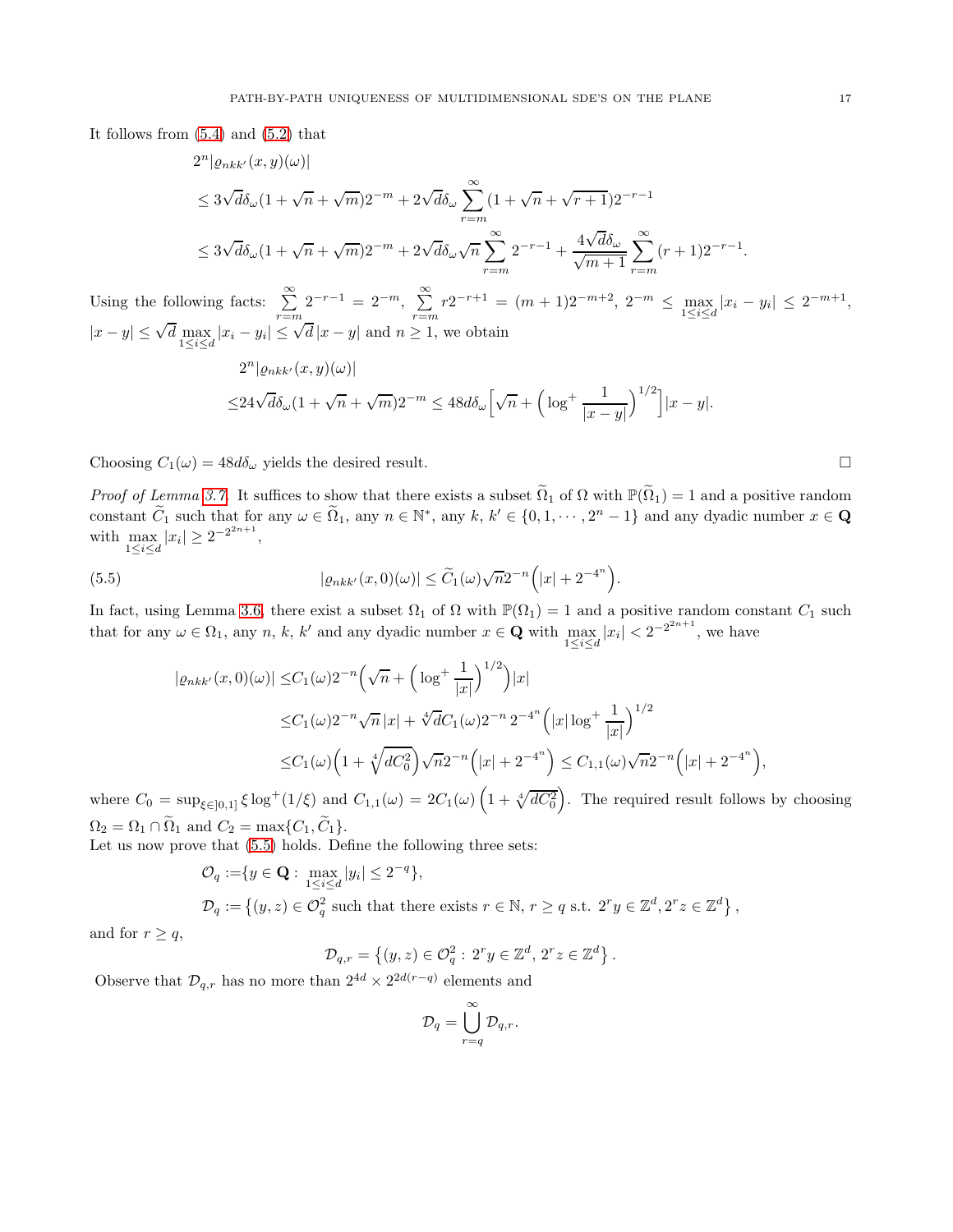In addition, define

$$
\mathbf{F}_{\delta,n} := \left\{ \omega \in \Omega : \text{ for some } k \in \{0, 1, \cdots, 2^n - 1\}, q \in \{0, 1, \cdots, 2^{2n+1}\}, r \ge q, \text{ and } (y, z) \in \mathcal{D}_{q,r} \text{ one has } |\varrho_{nkk'}(y, z)| \, (\omega) \ge \delta 2^{-n} (\sqrt{n} + \sqrt{r - q}) |y - z| \right\}
$$

for every  $n \in \mathbb{N}^*$  and  $\delta > 0$ . Then

$$
\mathbf{F}_{\delta,n} =
$$
  
\n
$$
\bigcup_{k=0}^{2^n-1} \bigcup_{k'=0}^{2^{n}+1} \bigcup_{q=0}^{\infty} \bigcup_{r=q} \Big( \bigcup_{(y,z) \in \mathcal{D}_{q,r}} \left\{ \omega \in \Omega : \left| \varrho_{nkk'}(y,z) \right| (\omega) \geq \delta 2^{-n} (\sqrt{n} + \sqrt{r-q}) |y-z| \right\} \Big).
$$

Let  $\mathbf{F}_{\delta}$  be defined by  $\mathbf{F}_{\delta} := \bigcup_{n=1}^{\infty} \mathbf{F}_{\delta,n}$ . Next we show that  $\mathbb{P}(\mathbf{F}_{\delta})$  tends to 0 as  $\delta$  goes to  $\infty$ . By the definition of  $\mathbf{F}_{\delta}$  and using [\(4.8\)](#page-13-1), we have

$$
\mathbb{P}(\mathbf{F}_{\delta}) \leq \sum_{n=1}^{\infty} \sum_{k=0}^{2^{n}-1} \sum_{k'=0}^{2^{n}-1} \sum_{q=0}^{2^{n}+1} \sum_{r=q}^{\infty} \sum_{(y,z) \in \mathcal{D}_{q,r}} \mathbb{P}\left(|\varrho_{nkk'}(y,z)| \geq \delta 2^{-n}(\sqrt{n} + \sqrt{r-q})|y-z|\right)
$$
  

$$
\leq 2^{4d} C \sum_{n=1}^{\infty} \sum_{q=0}^{2^{2n}+1} \sum_{r=q}^{\infty} 2^{2n} 2^{2d(r-q)} e^{-\alpha \delta^{2}(n+r-q)}
$$
  

$$
\leq 2^{4d+2} C \sum_{n=1}^{\infty} \sum_{r=0}^{\infty} 2^{4n+2dr} e^{-\alpha \delta^{2}(n+r)}
$$
  

$$
= 4^{2d+1} C \sum_{n=0}^{\infty} \sum_{r=0}^{\infty} 2^{4n+2dr} e^{-\alpha \delta^{2}(1+n+r)},
$$

where C and  $\alpha$  are the deterministic constants in Proposition [4.3.](#page-10-2) For  $\delta \geq \delta^* := \sqrt{2(d+2)\alpha^{-1}}$ ,

$$
\mathbb{P}(\mathbf{F}_{\delta}) \le 4^{2d+1}Ce^{-\alpha\delta^2} \sum_{n=0}^{\infty} \sum_{r=0}^{\infty} 2^{4n+r} 2^{-\alpha\delta^2(n+r)}
$$
  

$$
\le 4^{2d+1}Ce^{-\alpha\delta^2} \sum_{n=0}^{\infty} \sum_{r=0}^{\infty} 2^{-2dn-4r} \le 4^{2d+1}Ce^{-\alpha\delta^2}.
$$

It follows that  $\mathbb{P}(\mathbf{F}_{\delta})$  tends to 0 as  $\delta$  goes to  $\infty$ . Define  $\widetilde{\Omega}_1 4 =$  by

$$
\widetilde{\Omega}_1:=\bigcup_{\delta\in [\delta^*,\infty[\cap\mathbb{Q}}(\Omega\setminus\mathbf{F}_{\delta}).
$$

Observe that  $(\mathbf{F}_{\delta}, \delta \in [\delta^*, \infty] \cap \mathbb{Q})$  is a nonincreasing family. Then

$$
\mathbb{P}\left(\widetilde{\Omega}_1\right) = 1 - \lim_{\delta \to \infty} \mathbb{P}(F_{\delta}) = 1
$$

and for every  $\omega \in \widetilde{\Omega}_1$ , there exists  $\overline{\delta}_{\omega} > 0$  such that

<span id="page-17-0"></span>(5.6) 
$$
|\varrho_{nkk'}(y,z)(\omega)| < \overline{\delta}_{\omega}(\sqrt{n} + \sqrt{r-q})2^{-n}|y-z|
$$

for all choices of n, k, k',  $q \in \{0, 1, ..., 2^{n+1}\}, r \ge q$  and couples  $(y, z)$  in  $\mathcal{D}_{q,r}$ .

Now, let m be the largest nonnegative integer m such that  $x \in \mathcal{O}_m$ , i.e.  $2^{-m-1} < \max_{1 \leq i \leq d} |x_i| \leq 2^{-m}$ . For  $r \geq m$  define  $x_r = (x_{1,r}, \ldots, x_{d,r})$ , where  $x_{i,r} = 2^{-r} \lfloor 2^r x_i \rfloor$  if  $x_i \geq 0$  and  $x_{i,r} = 2^{-r} \lfloor 2^r x_i \rfloor + 1$ ) otherwise. Then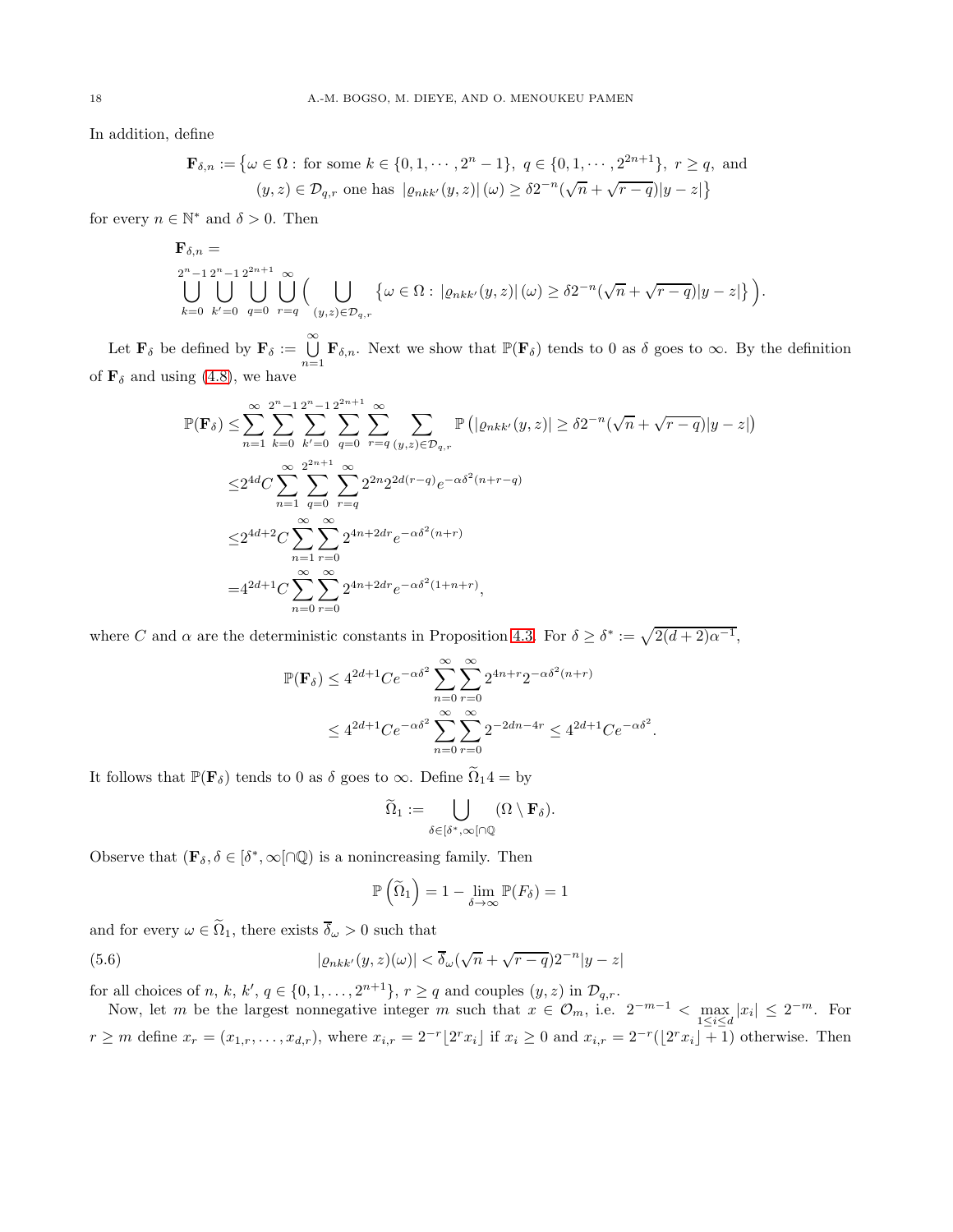$(0, x_m) \in \mathcal{D}_{m,m}$  and for every  $r \geq m$ ,  $(x_r, x_{r+1}) \in \mathcal{D}_{m,r+1}$ . Moreover,  $|x_m - 0| \leq \sqrt{d}2^{-m}$  and for every  $r \geq m$ ,  $|x_r - x_{r+1}| \leq \sqrt{d} 2^{-r-1}$ . We deduce from [\(5.4\)](#page-15-0), [\(5.6\)](#page-17-0) and the inequality  $\sum_{r=0}^{\infty}$  $\sqrt{r}2^{-r} \leq 4$  that

$$
2^{n} \left| \varrho_{nkk'}(x,0)(\omega) \right| \leq 2^{n} \left( \left| \varrho_{nkk'}(x_m,0)(\omega) \right| + \sum_{r=m}^{\infty} \left| \varrho_{nkk'}(x_{r+1},x_r)(\omega) \right| \right)
$$
  

$$
\leq \overline{\delta}_{\omega} \sqrt{dn} 2^{-m} + \sqrt{d\delta}_{\omega} \sum_{r=m}^{\infty} \left( \sqrt{n} + \sqrt{r-m} \right) 2^{-r-1}
$$
  

$$
\leq 6 \overline{\delta}_{\omega} \sqrt{dn} 2^{-m} \leq 12 \overline{\delta}_{\omega} \sqrt{dn} |x| \leq 12 \overline{\delta}_{\omega} \sqrt{dn} \left( |x| + 2^{-4^n} \right).
$$

The proof of [\(5.5\)](#page-16-0) is completed by choosing  $\widetilde{C}_1 = 12\sqrt{d} \overline{\delta}_{\omega}$ .  $\overline{d} \, \overline{\delta}_{\omega}$ .

Proof of Lemma [3.8.](#page-6-4) Define  $\varrho_{nkk'}^+ := \max\{0, \varrho_{nkk'}\}, \varrho_{nkk'}^- := \max\{0, -\varrho_{nkk'}\}, x^+ := (x_1^+, \ldots, x_d^+)$  and  $x^- :=$  $(x_1^-, \ldots, x_d^-)$ , where  $x_i^+ = \max\{0, x_i\}$  and  $x_i^- = \max\{0, -x_i\}$  for every  $i \in \{1, \cdots, d\}$ . Consider the sequence  $(x_r^+)_{r \in \mathbb{N}} = (x_{r,1}^+, \ldots, x_{r,d}^+)_{r \in \mathbb{N}}$  in Q defined by  $x_{r,i}^+ := 1 - \left[ (1 - x_i^+) 2^r \right] 2^{-r}, i = 1, \ldots, d$ . Observe that  $(x_r^+, r \in \mathbb{N})$  is a coordinatewise nonincreasing sequence of dyadic numbers in  $\mathbf Q$  converging to  $x^+$ . It follows from the hypothesis on  $b$  and  $(3.2)$  that

$$
\varrho_{nkk'}^+(x,0)(\omega) \le \varrho_{nkk'}(x_r^+,0)(\omega) \le C_2(\omega)\sqrt{n}2^{-n}\left(|x_r^+| + 2^{-4^n}\right) \text{ for all } n, k, k', r.
$$

Similarly for  $(x_r^-)_{r \in \mathbb{N}} = (x_{r,1}^-, \ldots, x_{r,d}^-)_{r \in \mathbb{N}}$  defined by  $x_{r,i}^- := 1 - \left[ (1 - x_i^-)2^r \right] 2^{-r}, i = 1, \ldots, d$ , we also have

$$
\varrho_{nkk'}^-(x,0)(\omega) \le -\varrho_{nkk'}(-x^-,0)(\omega) \le -\varrho_{nkk'}(-x^-_r,0)(\omega) \le C_2(\omega)\sqrt{n}2^{-n}\left(|x^-_r| + 2^{-4^n}\right) \text{ for all } n, k, k', r.
$$

Hence,

$$
|\varrho_{nkk'}(x,0)(\omega)| = \varrho_{nkk'}^+(x,0)(\omega) + \varrho_{nkk'}^-(x,0)(\omega) \le C_2(\omega)\sqrt{n}2^{-n} \left( |x_r^+| + |x_r^-| + 2 \times 2^{-4^n} \right) \text{ for all } n, k, k', r.
$$

Thus, by taking the limit as r goes to  $\infty$ , we get

$$
|\varrho_{nkk'}(x,0)(\omega)| \le 2C_2(\omega)\sqrt{n}2^{-n} (|x| + 2^{-4^n})
$$
 for all  $n, k, k'.$ 

Taking  $\widetilde{C}_2(\omega) = 2C_2(\omega)$  gives the desired result.

5.2. A Gronwall type inequality. The second and last step to prove the uniqueness result is the version of the Gronwall inequality given in Lemma [3.9.](#page-6-1) Recall that

$$
u_i^+ = \max\{0, u_i\}, \ u_i^- = \max\{0, -u_i\}
$$

and set  $u^+ = (u_1^+, \ldots, u_d^+)$  and  $u^- = (u_1^-, \ldots, u_d^-)$ .

Proof of Lemma [3.9.](#page-6-1) Using Lemmas [3.7](#page-6-3) and [3.8,](#page-6-4) there exists a subset  $\Omega_2$  of  $\Omega$  with  $\mathbb{P}(\Omega_2) = 1$  such that for all  $\omega \in \Omega_2$ , we have

$$
\left| \varrho_{nkk'}^{(i)}(0,x)(\omega) \right| := \Big| \int_{I_{n,k}} \int_{I_{n,k'}} (b_i(\xi,\zeta,W_{\xi,\zeta}(\omega)+x) - b_i(\xi,\zeta,W_{\xi,\zeta}(\omega))) \mathrm{d}\xi \mathrm{d}\zeta \Big|
$$
  

$$
\leq \widetilde{C}_{2,i}(\omega) \sqrt{n} 2^{-n} (|x| + \beta(n)) \leq \widetilde{C}_2(\omega) \sqrt{n} 2^{-n} (|x| + \beta(n)) \text{ on } \Omega_2
$$

<span id="page-18-0"></span>for all  $i \in \{1,\ldots,d\}$ , all integers  $n, k, k'$  with  $n \geq 1, 0 \leq k, k' \leq 2<sup>n</sup> - 1$  and all  $x \in \mathbf{Q}$ , where  $C_2(\omega) =$  $\max{\{\tilde{C}_{2,i}(\omega), i = 1,\ldots,d\}}$ . Let  $\omega \in \Omega_2$  and let u be a solution to [\(3.3\)](#page-6-6) satisfying [\(3.4\)](#page-7-3). Choose  $n \in \mathbb{N}^*$  such that  $C_2(\omega)\sqrt{dn}2^{-n} \leq 1/2$  and split the set  $[0,1] \times [0,1]$  onto  $4^n$  squares  $I_{n,k} \times I_{n,k'}$ . Since  $u \leq u^+$  and for

 $\Box$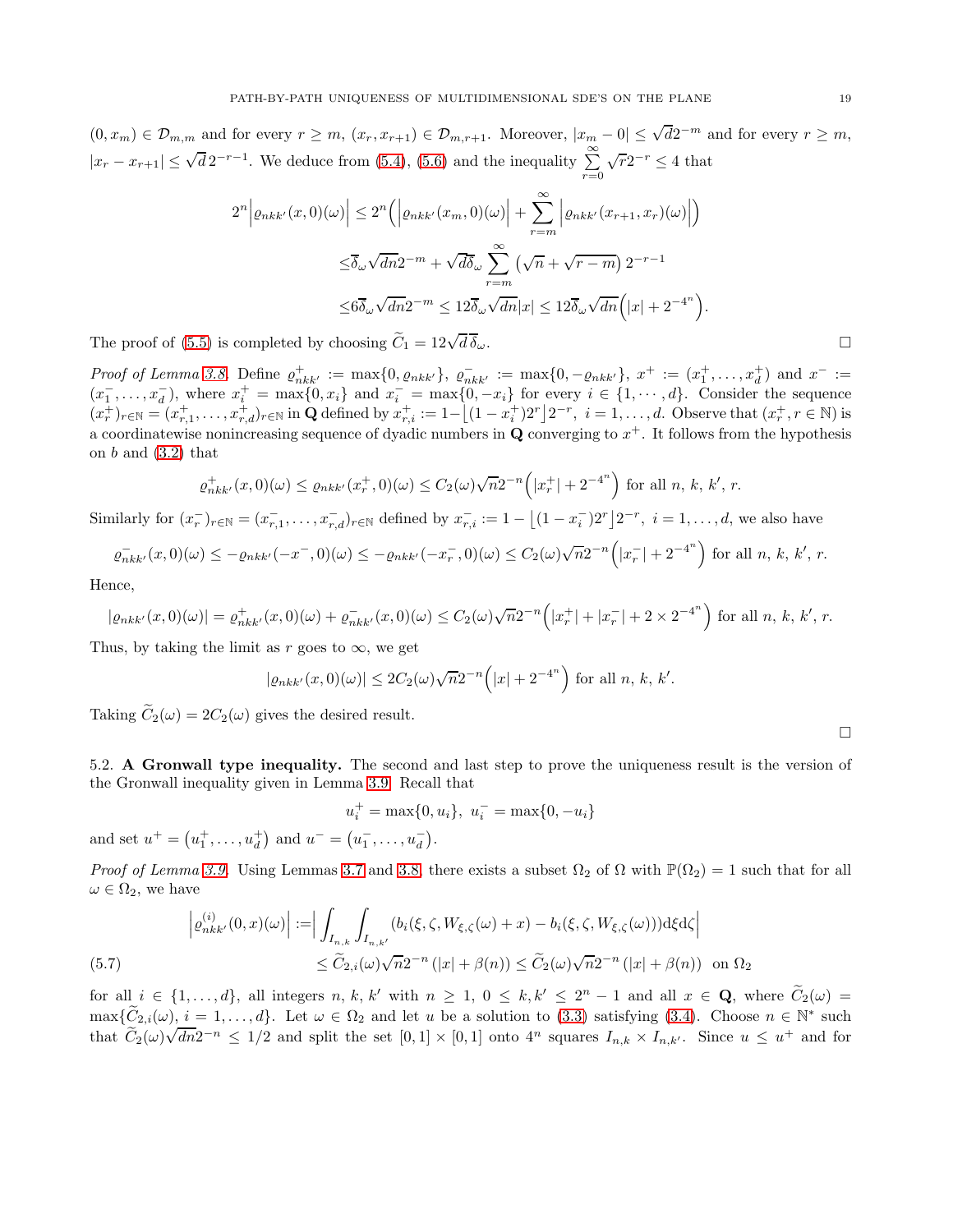$i \in \{1, \dots, d\}, b_i$ , is componentwise nondecreasing, we deduce from [\(3.3\)](#page-6-6) that for every  $(s, t) \in I_{n,k} \times I_{n,k'}$  and every  $i \in \{1, \cdots, d\}$ :

$$
u_i(s,t) - u_i(s, k'2^{-n}) - u_i(k2^{-n}, t) + u_i(2^{-n}(k, k'))
$$
  
= 
$$
\int_{k2^{-n}}^s \int_{k'2^{-n}}^t (b_i(\xi, \zeta, W_{\xi, \zeta}(\omega) + u(\xi, \zeta)) - b_i(\xi, \zeta, W_{\xi, \zeta}(\omega))) \, d\xi \, d\zeta
$$
  

$$
\leq \int_{k2^{-n}}^s \int_{k'2^{-n}}^t (b_i(\xi, \zeta, W_{\xi, \zeta}(\omega) + u^+(\xi, \zeta)) - b_i(\xi, \zeta, W_{\xi, \zeta}(\omega))) \, d\xi \, d\zeta.
$$

Then, using the fact that  $\max\{0, x + y\} \le \max\{0, x\} + \max\{0, y\}$  and using once more 2. in Hypothesis [3.1,](#page-5-3) we obtain

$$
u_i^+(s,t) \le \max\{0, u_i(s, k'2^{-n}) + u_i(k2^{-n}, t) - u_i(2^{-n}(k, k'))\}
$$
  
+ 
$$
\int_{k2^{-n}}^s \int_{k'2^{-n}}^t (b_i(\xi, \zeta, W_{\xi, \zeta}(\omega) + u^+(\xi, \zeta)) - b_i(\xi, \zeta, W_{\xi, \zeta}(\omega))) \, d\xi \, d\zeta.
$$

As a consequence,

<span id="page-19-2"></span>(5.8) 
$$
u_i^+(s,t) \le u_i^+(s,k'2^{-n}) + u_i^+(k2^{-n},t) + u_i^-(2^{-n}(k,k')) + \varrho_{nkk'}^{(i)}\left(0,\overline{u}^{(n)}(k+1,k'+1)\right)
$$

for all  $(s,t) \in I_{n,k} \times I_{n,k'}$ , where  $\overline{u}^{(n)} = (\overline{u}_1^{(n)}, \dots, \overline{u}_d^{(n)})$ d . Similarly, it can be shown that

(5.9) 
$$
u_i^-(s,t) \le u_i^-(s,k'2^{-n}) + u_i^-(k2^{-n},t) + u_i^+(2^{-n}(k,k')) - \varrho_{nkk'}^{(i)}\left(0, -\underline{u}^{(n)}(k+1,k'+1)\right)
$$

for all  $(s,t) \in I_{n,k} \times I_{n,k'}$ , where  $\underline{u}^{(n)} = \left(\underline{u}_1^{(n)}, \ldots, \underline{u}_d^{(n)}\right)$ d . We also have the following claim: **Claim:** For all  $k \in \{1, 2, \dots, 2^n\}$ , we have

<span id="page-19-0"></span>(5.10) 
$$
\max \left\{ |\overline{u}^{(n)}(k,1)|, |\overline{u}^{(n)}(1,k)| \right\} \leq 3^{k} d^{k/2} \left( 1 + 2 \widetilde{C}_2(\omega) \sqrt{dn} 2^{-n} \right)^{k+1} \beta(n)
$$

and

<span id="page-19-1"></span>(5.11) 
$$
\max \left\{ |\underline{u}^{(n)}(k,1)|, |\underline{u}^{(n)}(1,k)| \right\} \leq 3^{k} d^{k/2} \left( 1 + 2 \widetilde{C}_2(\omega) \sqrt{dn} 2^{-n} \right)^{k+1} \beta(n),
$$

where  $|\cdot|$  denotes the usual norm in  $\mathbb{R}^d$ 

*Proof of the Claim.* We will only prove  $(5.10)$  by induction and the proof of  $(5.11)$  will follow analogously. Let  $(s, t) \in I_{n,0} \times I_{0,n}$ . Since max $\{|u|(0,0), |u|(s,0), |u|(0,t)\} \leq \beta(n)$ , using [\(5.8\)](#page-19-2) and [\(5.7\)](#page-18-0), we have

$$
u_i^+(s,t)\leq 3\beta(n)+\varrho_{n11}^{(i)}\Big(0,\overline u^{(n)}(1,1)\Big)\leq 3\beta(n)+\widetilde C_2(\omega)\sqrt{n}2^{-n}\Big(|\overline u^{(n)}(1,1)|+\beta(n)\Big).
$$

By the definition of  $\overline{u}^{(n)}$  and the Euclidean norm

$$
|\overline{u}^{(n)}(1,1)| \leq 3\sqrt{d}\beta(n) + \widetilde{C}_2(\omega)\sqrt{dn}2^{-n}\left(|\overline{u}^{(n)}(1,1)| + \beta(n)\right).
$$

Then, since  $(1 - \widetilde{C}_2(\omega)\sqrt{dn}2^{-n})^{-1} \leq 1 + 2\widetilde{C}_2(\omega)\sqrt{dn}2^{-n}$ , we have

(5.12) 
$$
|\overline{u}^{(n)}(1,1)| \leq \left(3\sqrt{d} + \widetilde{C}_2(\omega)\sqrt{dn}2^{-n}\right)\left(1 + 2\widetilde{C}_2(\omega)\sqrt{dn}2^{-n}\right)\beta(n)
$$

$$
\leq 3\sqrt{d}\left(1 + 2\widetilde{C}_2(\omega)\sqrt{dn}2^{-n}\right)^2\beta(n).
$$

Now, let  $k \in \{1, \ldots, 2<sup>n</sup> - 1\}$  and by induction suppose

<span id="page-19-3"></span>(5.13) 
$$
\max \left\{ |\overline{u}^{(n)}(k,1)|, |\overline{u}^{(n)}(1,k)| \right\} \leq 3^{k} d^{k/2} \left( 1 + 2 \widetilde{C}_{2}(\omega) \sqrt{dn} 2^{-n} \right)^{k+1} \beta(n).
$$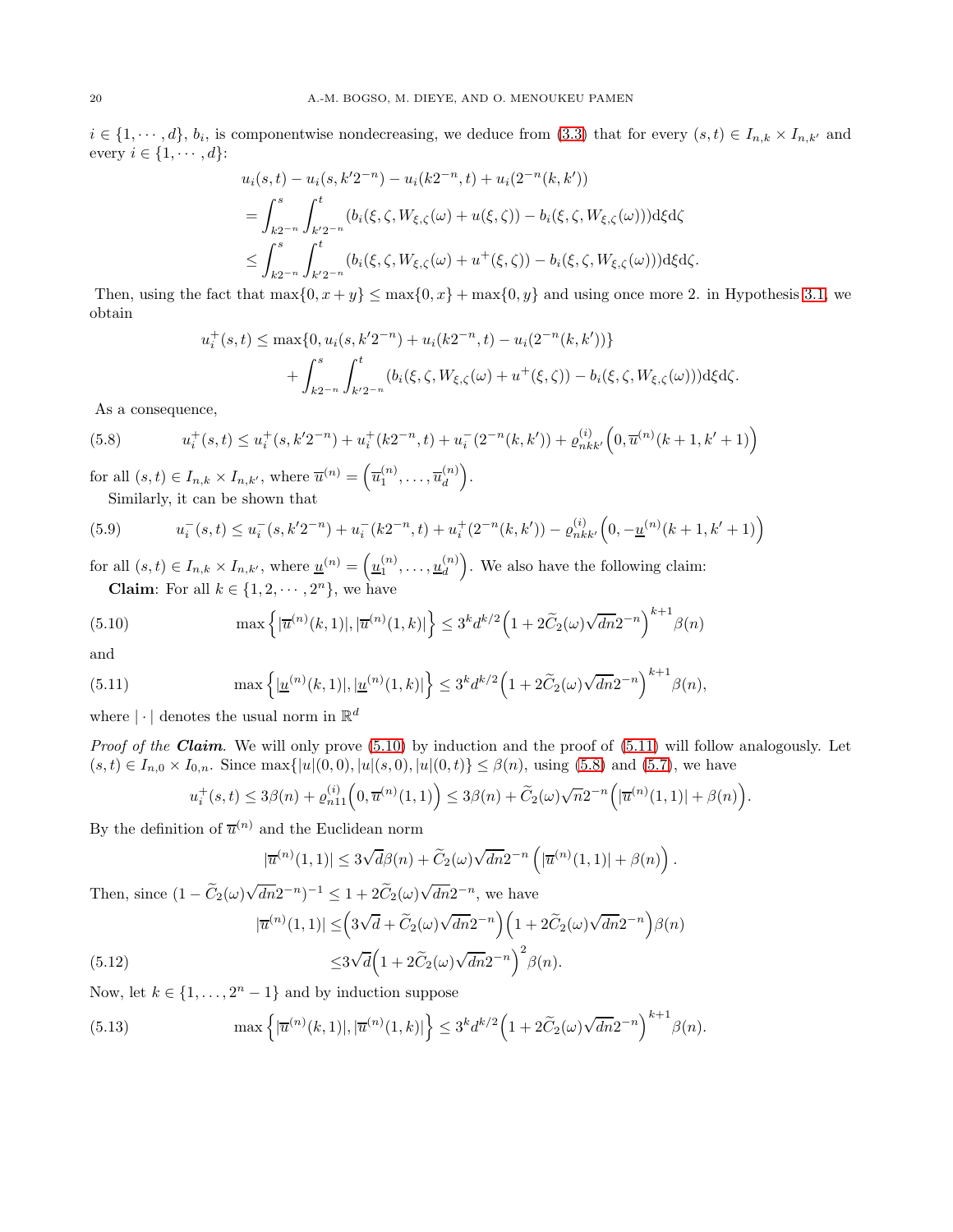Let  $(s,t) \in I_{n,k} \times I_{n,0}$ . Since  $\max\{|u|(s,0), |u|(q2^{-n},0)\} \leq \beta(n)$ , and using once more [\(5.8\)](#page-19-2), we have

$$
u_i^+(s,t) \le 2\beta(n) + u_i^+(k2^{-n},t) + \varrho_{nk1}^{(i)}(0,\overline{u}^{(n)}(k+1,1))
$$
  
 
$$
\le 2\beta(n) + \overline{u}_i^{(n)}(k,1) + \widetilde{C}_2(\omega)\sqrt{n}2^{-n}(|\overline{u}^{(n)}(k+1,1)| + \beta(n)) \text{ for every } i.
$$

Hence

$$
\overline{u}_{i}^{(n)}(k+1,1) \le 2\beta(n) + \overline{u}_{i}^{(n)}(k,1) + \widetilde{C}_{2}(\omega)\sqrt{n}2^{-n}(|\overline{u}^{(n)}(k+1,1)| + \beta(n))
$$
 for every *i*.

As a consequence,

$$
|\overline{u}^{(n)}(k+1,1)| \leq 2\sqrt{d}\beta(n) + |\overline{u}^{(n)}(k,1)| + \widetilde{C}_2(\omega)\sqrt{dn}2^{-n}(|\overline{u}^{(n)}(k+1,1)| + \beta(n)),
$$

yielding to

$$
|\overline{u}^{(n)}(k+1,1)| \leq \left(1 + 2\widetilde{C}_2(\omega)\sqrt{dn}2^{-n}\right)\left(2\sqrt{d}\beta(n) + |\overline{u}^{(n)}(k,1)| + \widetilde{C}_2(\omega)\sqrt{dn}2^{-n}\beta(n)\right).
$$

Using  $\widetilde{C}_2(\omega)\sqrt{n}2^{-n} \leq 1$ , we deduce from [\(5.13\)](#page-19-3) that

$$
|\overline{u}^{(n)}(k+1,1)| \leq \left(1 + 2\widetilde{C}_2(\omega)\sqrt{dn}2^{-n}\right) \left[3^k d^{k/2} (1 + 2\widetilde{C}_2(\omega)\sqrt{dn}2^{-n})^{k+1} + 3\sqrt{d}\right] \beta(n)
$$
  

$$
\leq \left(3^k d^{k/2} + 3\sqrt{d}\right) \left(1 + 2\widetilde{C}_2(\omega)\sqrt{dn}2^{-n}\right)^{k+2} \beta(n)
$$
  

$$
\leq 3^{k+1} d^{(k+1)/2} \left(1 + 2\widetilde{C}_2(\omega)\sqrt{dn}2^{-n}\right)^{k+2} \beta(n).
$$

It can also be shown analogously that

(5.15) 
$$
|\overline{u}^{(n)}(1,k+1)| \leq 3^{k+1} d^{(k+1)/2} \left(1 + 2\widetilde{C}_2(\omega)\sqrt{dn}2^{-n}\right)^{k+2} \beta(n).
$$

This ends the proof of [\(5.10\)](#page-19-0).

Now we prove by induction that  $k, k' \in \{1, \ldots, 2^n\},\$ 

$$
\max \left\{ |\overline{u}^{(n)}(k,k')|, |\underline{u}^{(n)}(k,k')| \right\} \leq \left( 3 \sqrt{d} \right)^{k+k'-1} \left( 1 + 2 \widetilde{C}_2(\omega) \sqrt{dn} 2^{-n} \right)^{k+k'} \beta(n).
$$

We deduce from  $(5.10)$  and  $(5.11)$  that  $(3.5)$  holds for all couples  $(1, k)$ ,  $(k, 1)$ ,  $k \in \{1, 2, ..., 2^n\}$ . Fix  $(k, k') \in$  $\{1, 2, \ldots, 2^n\}$  and suppose [\(3.5\)](#page-7-0) holds for  $(k, k')$ ,  $(k + 1, k')$  and  $(k, k' + 1)$ . It follows from [\(5.8\)](#page-19-2) that for every  $(s, t) \in I_{n,k} \times I_{n,k'}$  and every  $i \in \{1, \ldots, d\},$ 

$$
u_i^+(s,t) \le u_i^+(2^{-n}k,t) + u_i^+(s,2^{-n}k') + u_i^-(2^{-n}k,2^{-n}k') + \varrho_{nkk'}^{(i)}\left(0,\overline{u}^{(n)}(k+1,k'+1)\right)
$$

and by [\(5.7\)](#page-18-0),

$$
\overline{u}_{i}^{(n)}(k+1,k'+1) \n\leq \overline{u}_{i}^{(n)}(k,k'+1) + \overline{u}_{i}^{(n)}(k+1,k') + \underline{u}_{i}^{(n)}(k,k') + \widetilde{C}_{2}(\omega)\sqrt{n}2^{-n} \Big( |\overline{u}^{(n)}(k+1,k'+1)| + \beta(n) \Big).
$$

Hence

$$
\begin{aligned} &|\overline{u}^{(n)}(k+1,k'+1)|\\ &\leq |\overline{u}^{(n)}(k,k'+1)|+|\overline{u}^{(n)}(k+1,k')|+|\underline{u}^{(n)}(k,k')|+\widetilde{C}_2(\omega)\sqrt{dn}2^{-n}\Big(|\overline{u}^{(n)}(k+1,k'+1)|+\beta(n)\Big),\end{aligned}
$$

that is

$$
(1 - \widetilde{C}_2(\omega)\sqrt{dn}2^{-n})|\overline{u}^{(n)}(k+1, k'+1)|
$$
  
\$\leq |\overline{u}^{(n)}(k, k'+1)| + |\overline{u}^{(n)}(k+1, k')| + |\underline{u}^{(n)}(k, k')| + \widetilde{C}\_2(\omega)\sqrt{dn}2^{-n}\beta(n)\$.

$$
\qquad \qquad \Box
$$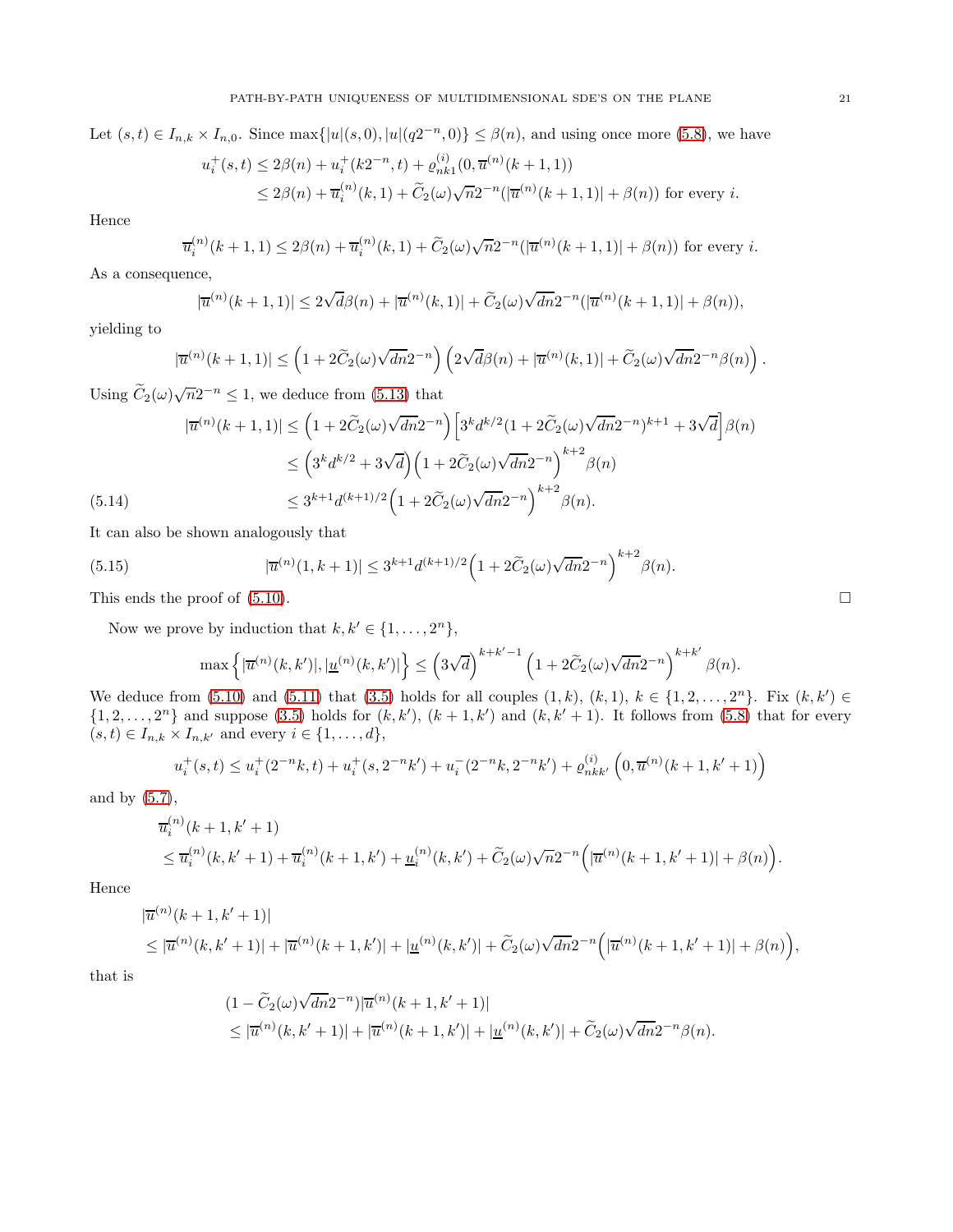Since [\(3.5\)](#page-7-0) holds for  $(k, k')$ ,  $(k + 1, k')$  and  $(k, k' + 1)$ , we obtain

$$
(1 - \widetilde{C}_2(\omega)\sqrt{dn}2^{-n})|\overline{u}^{(n)}(k+1,k'+1)|
$$
  
\n
$$
\leq \left\{ 2(3\sqrt{d})^{k+k'} \left( 1 + 2\widetilde{C}_2(\omega)\sqrt{dn}2^{-n} \right)^{k+k'+1} + (3\sqrt{d})^{k+k'-1} \left( 1 + 2\widetilde{C}_2(\omega)\sqrt{dn}2^{-n} \right)^{k+k'} + \widetilde{C}_2(\omega)\sqrt{dn}2^{-n} \right\} \beta(n)
$$
  
\n
$$
\leq \left( 1 + 2\widetilde{C}_2(\omega)\sqrt{dn}2^{-n} \right)^{k+k'+1} \left( 2(3\sqrt{d})^{k+k'} + (3\sqrt{d})^{k+k'-1} + 1 \right) \beta(n).
$$

Using the inequalities

$$
(1 - \widetilde{C}_2(\omega)\sqrt{dn}2^{-n})^{-1} \le (1 + 2\widetilde{C}_2(\omega)\sqrt{dn}2^{-n})
$$

$$
2(3\sqrt{d})^{k+k'} + (3\sqrt{d})^{k+k'-1} + 1 \le (3\sqrt{d})^{k+k'+1},
$$

we have

and

$$
|\overline{u}^{(n)}(k+1,k'+1)| \leq \left(3\sqrt{d}\right)^{k+k'+1}\left(1+2\widetilde{C}_2(\omega)\sqrt{dn}2^{-n}\right)^{k+k'+2}\beta(n).
$$

Similarly, we show that

$$
|\underline{u}^{(n)}(k+1,k'+1)|\leq \left(3\sqrt{d}\right)^{k+k'+1}\left(1+2\widetilde{C}_2(\omega)\sqrt{dn}2^{-n}\right)^{k+k'+2}\beta(n).
$$

The proof is completed by choosing  $C_1 = 2C_2$ .

# Appendix A. Appendix

In this section we provide a weak existense result for SDEs driven by Brownian sheet under the linear growth condition

<span id="page-21-0"></span>**Theorem A.1.** Suppose there exists  $M > 0$  such that

$$
|b(s,t,x)| \le M(1+|x|), \quad \forall (s,t,x) \in [0,1]^2 \times \mathbb{R}^d.
$$

Then [\(1.8\)](#page-2-0) has a weak solution.

The above result is a direct consequence of the Cameron-Martin-Girsanov theorem for two-parameter processes (see e.g. [\[12,](#page-22-16) Theorem 3.5], [\[25](#page-23-16), Proposition 1.6]). Indeed if  $X = (X_{s,t}, (s,t) \in [0,1]^2)$  is a d-dimensional Brownian sheet given on a filtered probability space  $(\Omega, \mathcal{F}, (\mathcal{F}_{s,t}, (s,t) \in [0,1]^2), \mathbb{P})$ , then, using Doob-Cairoli-Imkeller's maximal inequalities for two-parameter martingales (see e.g. [\[7](#page-22-23), Theorem 1], [\[22](#page-22-17), Chapter II, Section 8, Theorem 1]), one can show that the process  $(\mathcal{Z}_t, t \in [0, 1])$  defined by

$$
\mathcal{Z}_t = \exp\Big(\int_0^1 \int_0^t b(s,\zeta,X_{s,\zeta})dX_{s,\zeta} - \frac{1}{2}\int_0^1 \int_0^t |b(s,\zeta,X_{s,\zeta})|^2dsd\zeta\Big)
$$

is a martingale with respect to the filtration  $(\mathcal{F}_{1,t}, t \in [0,1])$ . Then, by [\[12](#page-22-16), Theorem 3.5], the process  $(W_{s,t}, (s,t) \in$  $[0, 1]^2$  given by

$$
W_{s,t} = X_{s,t} - X_{s,0} - X_{0,t} + X_{0,0} - \int_0^s \int_0^t b(\xi,\zeta,X_{\xi,\zeta})d\xi d\zeta, \quad \forall (s,t) \in [0,1]^2,
$$

is a  $\mathbb{R}^d$ -valued  $(\mathcal{F}_{s,t})$ -Brownian sheet with  $\partial W = 0$  under the probability  $\mathbb{P}$  defined by

$$
\frac{\mathrm{d}\mathbb{P}}{\mathrm{d}\mathbb{P}}=\mathcal{Z}_1.
$$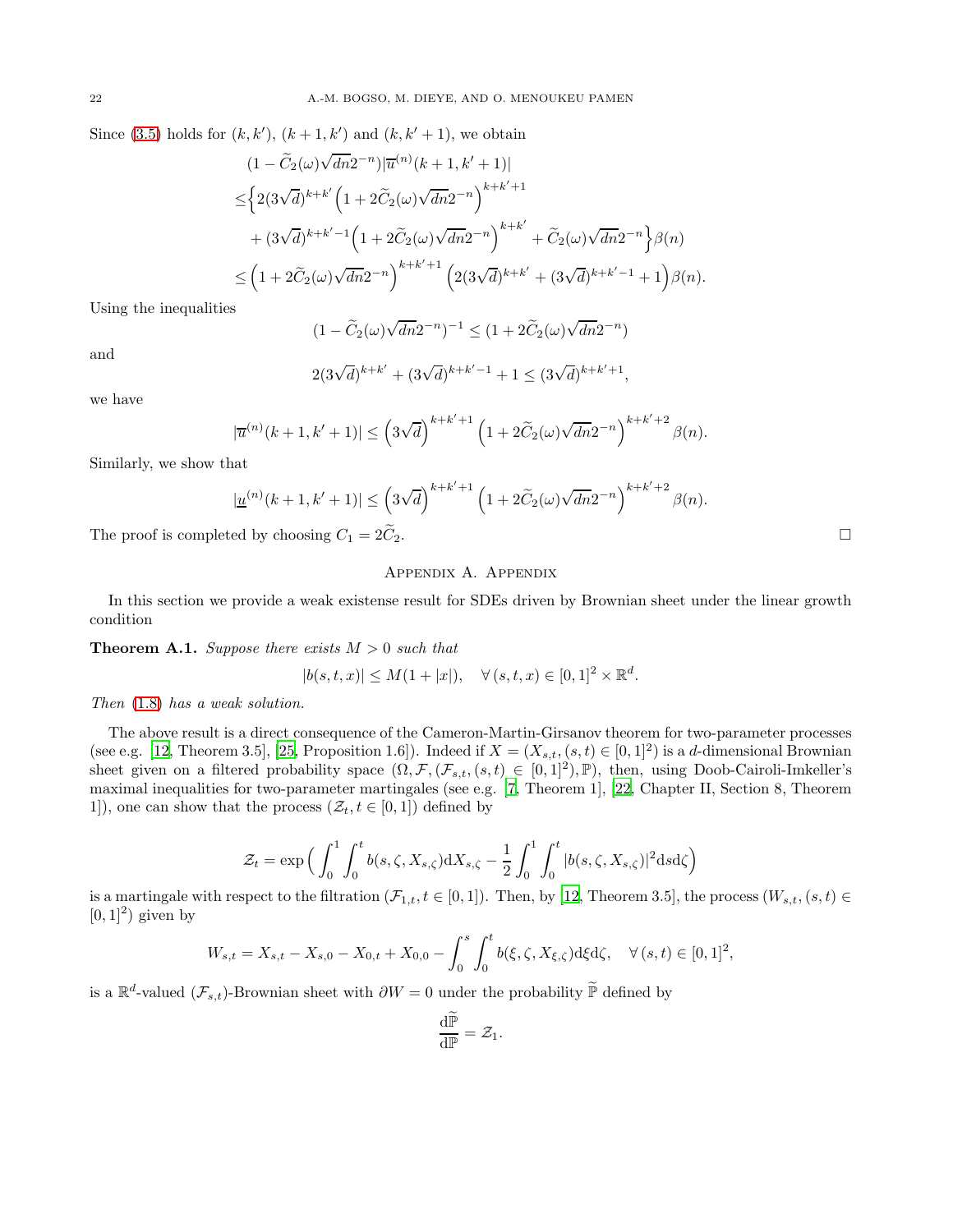### **ACKOWLEDGMENT**

The authors wish to thank an anonymous referee and the editor for their valuable comments and suggestions.

#### **REFERENCES**

- <span id="page-22-13"></span>[1] O. Amine, David Baños, and Frank Proske.  $C^{\infty}$  regularization by noise of singular ODE's. arXiv preprint [arXiv:1710.05760](http://arxiv.org/abs/1710.05760), 2017.
- <span id="page-22-11"></span>[2] O. Amine, A.-R. Mansouri, and F. Proske. Well-posedness of the deterministic transport equation with singular velocity field perturbed along fractional brownian paths.  $a\tau Xiv$  preprint  $a\tau Xiv:2003.06200$ , 2020.
- <span id="page-22-21"></span>[3] M. T. Barlow and M. Yor. Semi-martingale inequalities via the garsia-rodemich-rumsey lemma, and applications to local times. Journal of Functional Analysis, 49(2):198–229, 1982.
- <span id="page-22-7"></span>[4] L. Beck, F. Flandoli, M. Gubinelli, and M. Maurelli. Stochastic ODEs and stochastic linear PDEs with critical drift: regularity, duality and uniqueness. Electronic Journal of Probability, 24, 2019.
- <span id="page-22-18"></span>[5] A.-M. Bogso, M. Dieye, and O. Menoukeu Pamen. Stochastic integration with respect to local time of the brownian sheet and regularising properties of brownian sheet paths. arXiv preprint [arXiv:2112.00401](http://arxiv.org/abs/2112.00401), 2021.
- <span id="page-22-10"></span>[6] O. Butkovsky and L. Mytnik. Regularization by noise and flows of solutions for a stochastic heat equation. Annals of Probability, 47:169–212, 2019.
- <span id="page-22-23"></span>[7] R. Cairoli. Une inégalité pour martingales à indices multiples et ses applications. Séminaire de probabilités de Strasbourg, 4:1–27, 1970.
- <span id="page-22-3"></span>[8] R. Cairoli. Sur une équation différentielle stochastique. C.R. Acad. Sci. Paris Série A, 274:1739–1742, 1972.
- <span id="page-22-22"></span>[9] E. Carlen and P. Kree. Lp estimates on iterated stochastic integrals. The Annals of Probability, pages 354–368, 1991.
- <span id="page-22-1"></span>[10] R. Carmona and D. Nualart. Random non-linear wave equations: smoothness of the solutions. Probability Theory and Related Fields, 79(4):469–508, 1988.
- <span id="page-22-9"></span>[11] R. Catellier and M. Gubinelli. Averaging along irregular curves and regularisation of ODEs. Stochastic Process. Appl., 126:2323–2366, 2016.
- <span id="page-22-16"></span>[12] R. C. Dalang and C. Mueller. Multiple points of the brownian sheet in critical dimensions. The Annals of Probability, 43(4):1577–1593, 2015.
- <span id="page-22-5"></span>[13] A. M. Davie. Uniqueness of solutions of stochastic differential equations. International Mathematics Research Notices, Vol. 2007, 2007.
- <span id="page-22-8"></span>[14] A. M. Davie. Individual path uniqueness of solutions of stochastic differential equations. In In Stochastic Analysis, pages 213–225. Springer-Heidelberg, 2011.
- <span id="page-22-2"></span>[15] K. Deimling. A carath´eodory theory for systems of integral equations. Annali di Matematica Pura ed Applicata, 86(1):217–260, 1970.
- <span id="page-22-20"></span>[16] N. Eisenbaum. Integration with respect to local time. Potential analysis, 13(4):303–328, 2000.
- <span id="page-22-4"></span>[17] M. Erraoui, Y. Ouknine, and D. Nualart. Hyperbolic stochastic partial differential equations with additive fractional brownian sheet. Stochastics and Dynamics, 3(02):121–139, 2003.
- <span id="page-22-0"></span>[18] M. Farré and D. Nualart. Nonlinear stochastic integral equations in the plane. Stochastic processes and their applications, 46(2):219–239, 1993.
- <span id="page-22-6"></span>[19] F. Flandoli. Random Perturbation of PDE's and Fluid Dynamic Models: École d'été de Probabilités de Saint-Flour XL 2010, volume 2015. Springer Science & Business Media, 2010.
- <span id="page-22-12"></span>[20] L. Galeati and M. Gubinelli. Noiseless regularisation by noise. Revista Matemática Iberoamericana, 38(2):433– 502, 2021.
- <span id="page-22-14"></span>[21] F. A. Harang and N. Perkowski.  $C^{\infty}$  regularization of odes perturbed by noise. *Stochastics and Dynamics*, 21(08):2140010, 2021.
- <span id="page-22-17"></span>[22] P. Imkeller. Two-parameter martingales and their quadratic variation, volume 1308. Springer, 1988.
- <span id="page-22-15"></span>[23] H. Kremp and N. Perkowski. Multidimensional SDE with distributional drift and lévy noise. Bernoulli, 28(3):1757–1783, 2022.
- <span id="page-22-19"></span>[24] D. Nualart. The Malliavin calculus and related topics, volume 1995. Springer, 2006.